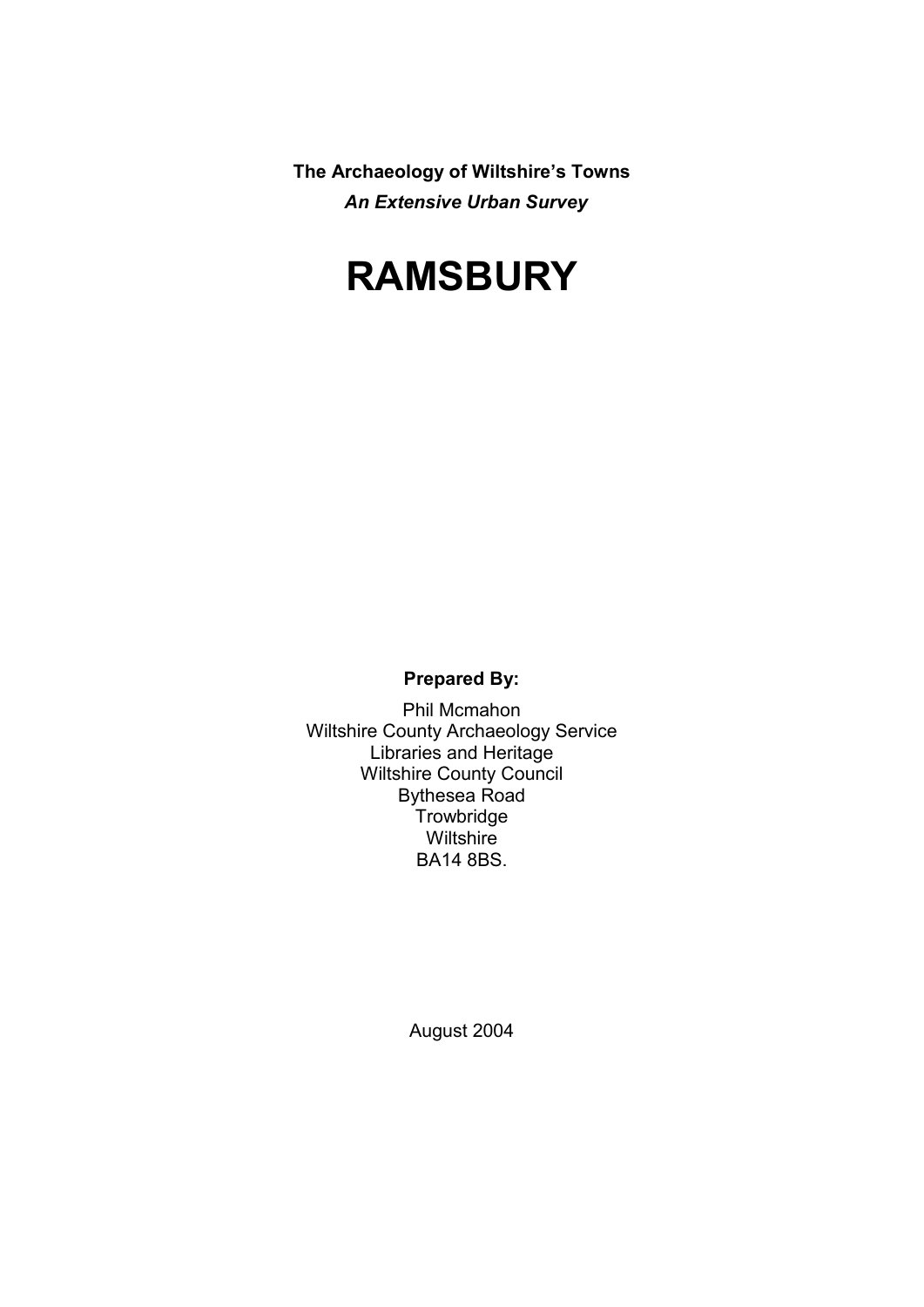# The Archaeology and History of Ramsbury

#### **CONTENTS**

#### **LIST OF FIGURES**

Fig. 1. Extensive Urban Survey of Wiltshire; Areas Covered Fig 2. Overview of Study Area Fig 3. Archaeological Investigations Fig 4. SMR Entries - Prehistoric and Romano-British Fig 5. SMR Entries - Saxon Fig 6. SMR Entries - Medieval Fig 7. SMR Entries - Post-medieval Fig 8. SMR Entries - Industrial & Undated Fig 9. Plan Form - Saxon Fig 10. Plan Form - Medieval

Fig 11. Growth of the Town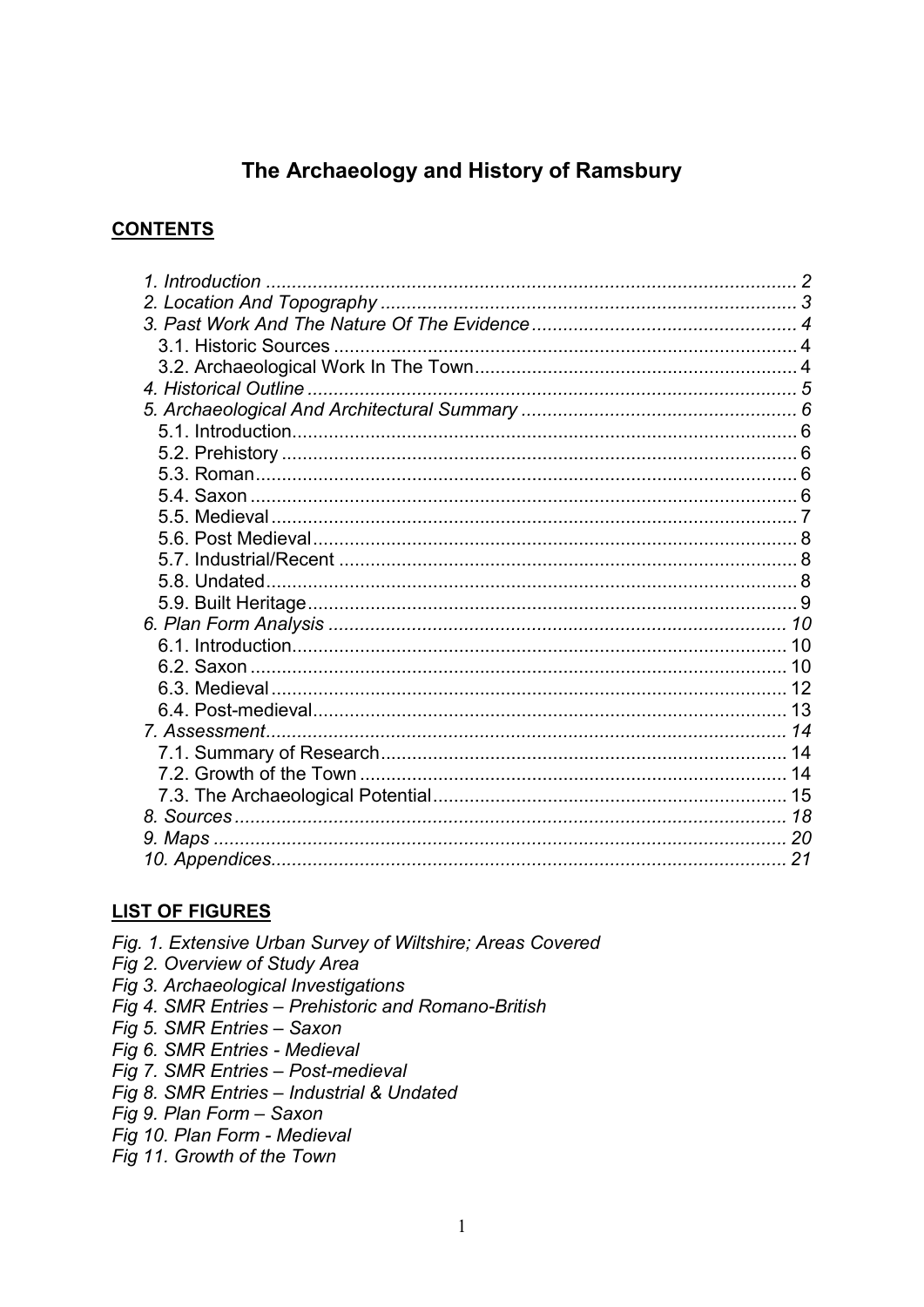## **1. INTRODUCTION**

- 1.1. Towns are an important component of the historic environment which have developed over many hundreds of years and are under constant development pressures. The archaeological resource within our historic towns is an invaluable and irreplaceable source of data about past societies and the evolution of our culture. Despite these factors the archaeology of many towns, especially the smaller market towns, is poorly understood.
- 1.2. In 1976 the D.O.E. sponsored a study of the archaeology of Wiltshire's historic towns, aiming to assess the relative importance of the towns at different points in time as a basis for future archaeological research. This resulted in the publication of *"Wiltshire Towns: the archaeological potential"* (Haslam 1976). Since then, the book has been one of the key references for archaeologists monitoring urban development and its impact in the county.
- 1.3. An increase in the amount of archaeological and historical data available and changes in legislation such as the introduction of Planning Policy Guidance note No.16, have meant that a reappraisal of the situation is now due. The Extensive Urban Survey of Wiltshire has been commissioned by English Heritage, as part of a National programme, to address the need for a new assessment of urban archaeology in the county. The current structure of the historic county of Wiltshire is two-tier, with the County Council working in conjunction with the four District Councils (Kennet, North Wiltshire, Salisbury and West Wiltshire) and the new unitary authority of Swindon – historically part of the county. The survey aims to map the development of all of Wiltshire's and Swindon's historic towns (Fig. 1) and to assess the extent of the surviving archaeology and built heritage. It is also proposed that the threat of development on the historic environment within the county's towns will be examined.
- 1.4. As far as is known the first towns in Wiltshire appeared during the Romano-British period but all the known examples are now greenfield sites, although some may have given rise to nearby settlements. Most modern towns in the county have their roots as Saxon villages or defended settlements such as Cricklade and Wilton. Many of the villages grew into small towns after the Norman invasion, often focussed around a castle or market and in the early thirteenth century 'planted boroughs', in which individual plots of land were sold by the major landowner.
- 1.5. The definition of a town for inclusion in the survey follows the criteria laid out in Heighway (1972), by which the settlement must possess certain characteristics such as defences, a mint, a market, a street plan, or a judicial centre, and demonstrate such urban attributes as high population, a diversified economic base or a central or key location. For the purposes of the survey, however, the towns should meet these criteria historically, even if they no longer do so. This allows, for example, the inclusion of the five Roman towns in the county, and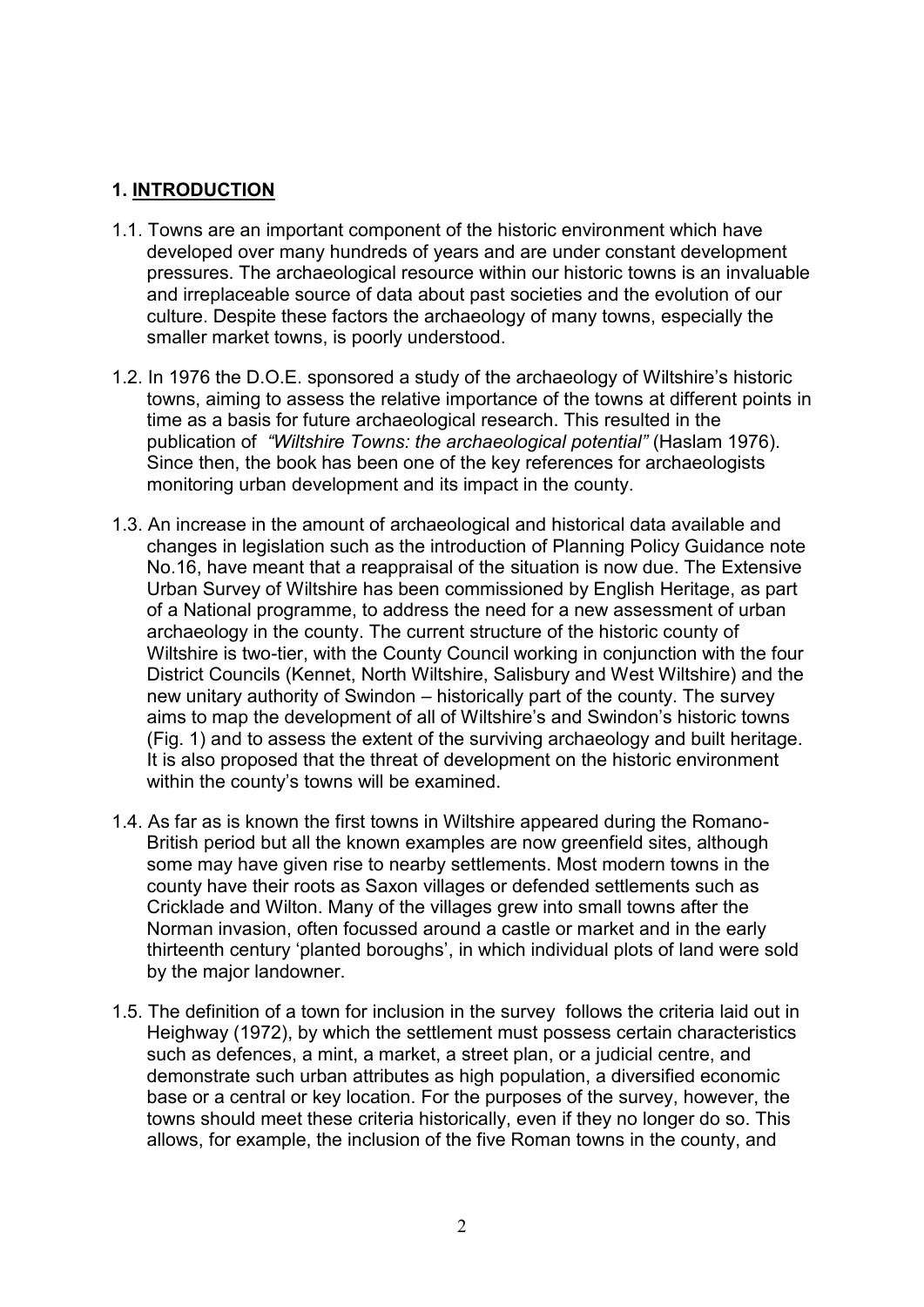settlements such as the village of Heytesbury, which was developed as a planned town in the  $13<sup>th</sup>$  century, but which did not succeed as an urban centre. The full list of 34 towns included in the survey and the criteria for inclusion are included as Appendix 1. Ramsbury satisfies three criteria: it has a documented early market (*criteria* iii); it has evidence for a diversified economic base (*criteria* viii); it was the site of a Saxon cathedral (*criteria* xii).

- 1.6. The area of study in each town is defined by the size of the town as it stood in 1945, encompassing both the historic core of the town and the older industrial and suburban development. There is an emphasis on the earlier material, and the later Victorian and 20<sup>th</sup> century development are covered here only very briefly. Although more detailed than Haslam's report, in most cases each study remains no more than a brief summary of the data, and a guide to the location of more detail for other researchers. The extent of the study area for Ramsbury is depicted in Fig. 2.
- 1.7. The research into each town will be encapsulated into two reports: a summary and assessment of the data gathered and an outline strategy for future management of specified sections of the urban area. This first report is intended to provide a clear and up-to-date synthesis of the available archaeological and historical data for Ramsbury, with an assessment of the main areas of historic settlement in the town and of the potential and sensitivity of the archaeologically important areas. The assessment reports are compiled from four main data streams: geographical and geological sources for the location and topographical summary; secondary historical sources for the historical outline; recorded archaeological data for the sites and finds information; the archive of the Wiltshire Buildings Record (WBR) for architectural data. The architectural summary is not subject to the same level of research as the other three data streams, and the information presented in the reports is based upon evidence compiled from the existing WBR archive, updated in places by field visits to note non-listed buildings of historic interest, combined with the Department Of The Environment schedule of listed buildings.

# **2. LOCATION AND TOPOGRAPHY**

- 2.1. Modern Ramsbury is a village lying close to the eastern border of the county, approximately halfway between Marlborough and Hungerford (Berks.), in the District of Kennet. The settlement is sited on the north bank of the River Kennet, which drains to the east.
- 2.2. The geology of the Ramsbury area is typical of the river valleys of the Wessex chalk downs, comprising Upper Chalk capped on high ground by deposits of Clay-With-Flints. Within the Kennet valley itself, intermittent, discontinuous deposits of Valley Gravels are separated by a c.200-400m wide strip of Alluvium (British Geological Survey 1947). The elevation of the area ranges from c.217m AOD on the chalk uplands to north and south, down to a mean of c.125m within the village itself (Ordnance Survey 1985).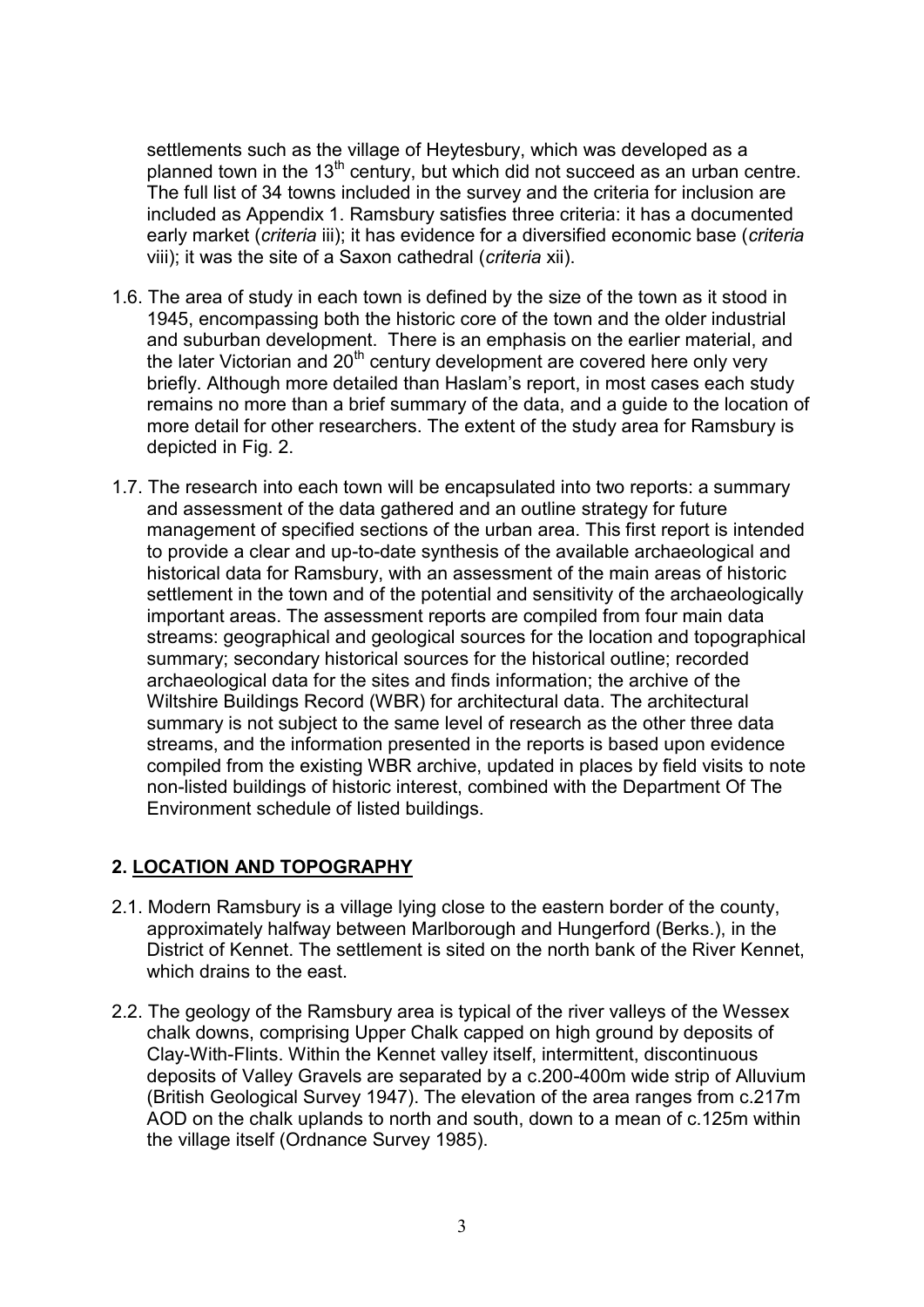# **3. PAST WORK AND THE NATURE OF THE EVIDENCE**

#### *3.1. Historic Sources*

- 3.1.1. This is a desk-based study, using material available within the County Council Heritage Services facilities in Trowbridge: the Sites and Monuments Record (SMR); The Wiltshire Reference Library; the Wiltshire & Swindon Record Office; and the Wiltshire Buildings Record. Historical data are generally drawn from secondary sources, normally the Victoria County History and histories of the individual towns, based on recommendations or specific requirements. Data on archaeological investigations and their results are drawn directly from the original reports or publications wherever these are available, but for some poorly recorded finds we have had to rely on passing references or the existing entries in the county SMR.
- 3.1.2. The use of primary sources in the Record Office is restricted to maps and sometimes other pictorial material, which are consulted to accurately locate individual sites or buildings and to trace the growth of the settlement.

#### *3.2. Archaeological Work In The Town*

3.2.1. This section outlines the known archaeological investigations that have taken place in Ramsbury. The list is compiled from information in the County Sites and Monuments Record, Excavations Register, and the fieldwork reports kept in the County Archaeology Section in Trowbridge. Others have been added as a result of incidental mention in one of the above sources, and where there is enough information to get at least a general idea of the location of the site. The numbers refer to the map included in this report (Fig. 3).

| <b>Event</b> | Year | <b>Site Name/Location</b>             | <b>Event Type</b>      | <b>Excavator</b>                  | <b>Reference</b>                             |
|--------------|------|---------------------------------------|------------------------|-----------------------------------|----------------------------------------------|
| 001          | 1965 | <b>Burdett Street</b>                 | Excavation             | J.W.G. Musty                      | Wiltshire<br>Archaeological<br>Magazine 1966 |
| 002          | 1974 | <b>High Street</b>                    | Excavation             | J. Haslam                         | Haslam 1980                                  |
| 003          | 1985 | Orchard Close                         | Evaluation             | Unknown                           | Croucher 1985                                |
| 004          | 1986 | 6 High Street                         | Evaluation             | Wessex Archaeology                | Wessex<br>Archaeology 1986                   |
| 005          | 1986 | Central Garage,<br><b>High Street</b> | Evaluation             | Thamesdown<br>Archaeological Unit | Thamesdown<br>Archaeological Unit<br>1986    |
| 006          | 1987 | The Gallery,<br><b>Back Lane</b>      | Excavation             | Thamesdown<br>Archaeological Unit | Wiltshire<br>Archaeological<br>Magazine 1988 |
| $007*$       | 2002 | Ramsbury Church                       | Resistivity<br>Surveys | Naomi Payne                       | Naomi Payne<br>Univ. of Bristol 2002         |

**Table 1:** Archaeological Investigations in Ramsbury. Reports flagged thus \* have not been used in this Assessment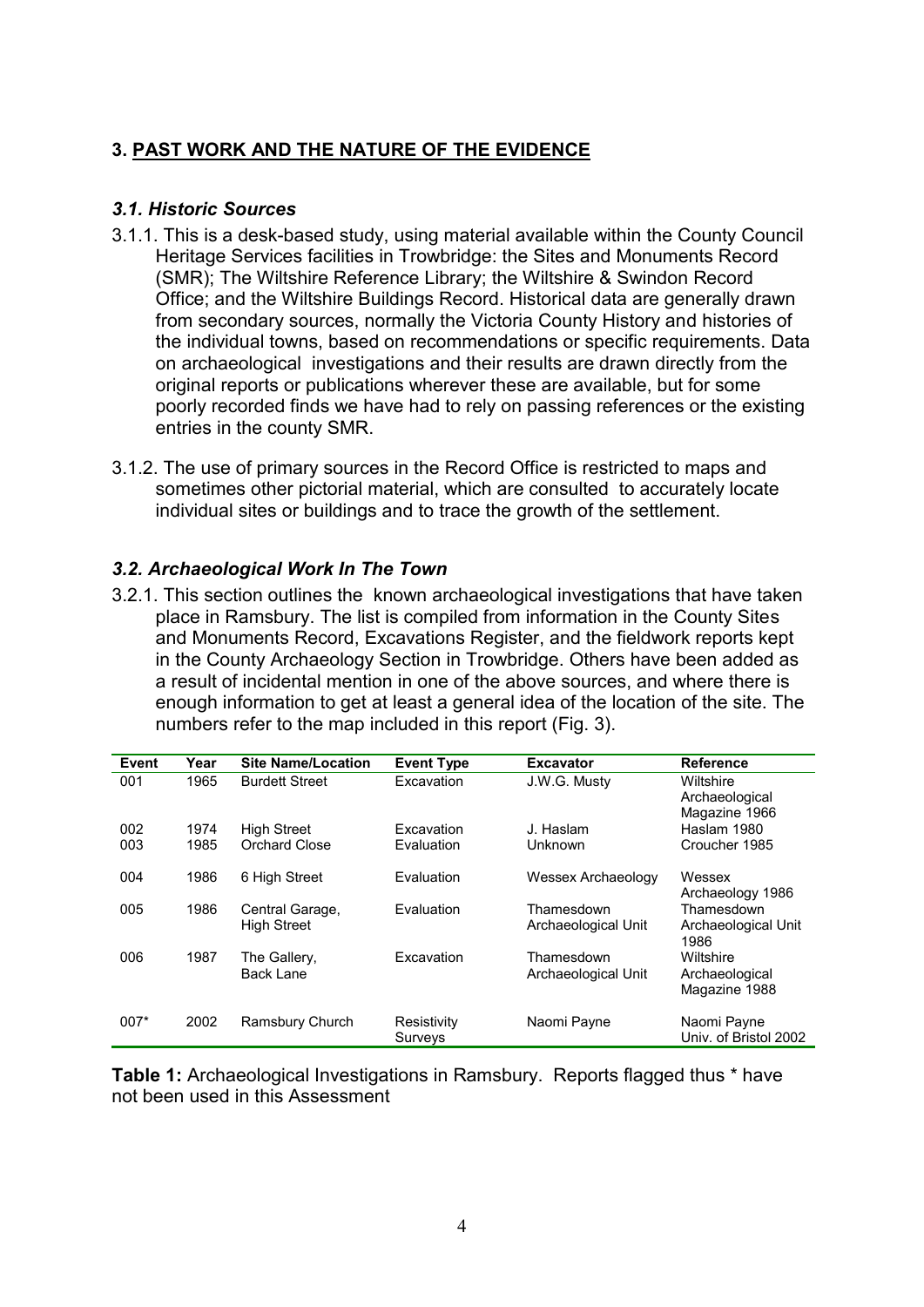# **4. HISTORICAL OUTLINE**

- 4.1. This report is not intended to provide a major historical review of the history of Ramsbury and the material included here relates mainly to events which might have had some impact on the archaeology of the town, or its survival. The chief source of historical information for Ramsbury is Volume 12 of the Victoria County History (1983), upon which, unless otherwise stated, the majority of the Historical Outline is based.
- 4.2. The earliest mention of Ramsbury is in connection with the creation of a bishopric in c.909, although the see may have been named after the estate granted to it rather than a settlement – however it is likely that at least a small village existed at this time. It is probable that any such settlement would have belonged to the bishops of Ramsbury, and that their successors kept it after the see moved to Salisbury in the Norman re-organisation of the church in 1075- 1078. The Bishop of Salisbury is listed as holding Ramsbury at Domesday, when five burgesses of Cricklade were attached to the manor.
- 4.3. Ramsbury is thought to have been the largest of the seven settlements in this part of the Kennet valley in the later  $11<sup>th</sup>$  century, when its name was that of a 90 Hide estate – the second largest non-royal estate in Wiltshire at the time. The Domesday manor appears to have been prosperous, with ten mills listed, although these would not all have been sited in or near the settlement.
- 4.4. An important and early church can be inferred at Ramsbury, at least from the time of the creation of the see, and it is possible that in the later  $10<sup>th</sup>$  century the parish of this church – which may have been of cathedral status - included the whole episcopal estate and Hundred. The church was transferred to the see of Salisbury along with the parish, until in the mid  $12<sup>th</sup>$  century or earlier they were given to endow the prebend of Ramsbury, a unit which remained intact until the  $16<sup>th</sup>$  century.
- 4.5. The bishops are known to have had a market at Ramsbury in 1219, and in 1227 the sherriff was ordered by the king not to prevent it and formally granted the right to market. Two years later, however, it was suppressed due to its impact upon the market at Marlborough, but may have continued to trade. For the next seventy years the authorities of the two settlements argued over market rights whilst continuing to trade in both towns. By 1300 the market at Ramsbury may have no longer been considered a threat to Marlborough and a further royal grant is recorded. However, the last mention of a market thereafter is from 1319, suggesting that it failed to flourish, although bi-annual fairs continued until the early 20<sup>th</sup> century.
- 4.6. A fulling mill and quilling house are known in Ramsbury in the  $14<sup>th</sup>$  and  $15<sup>th</sup>$ centuries, indicating cloth-making to be in progress. The leather trade was prominent from at least the 17<sup>th</sup> century, and by the late 18<sup>th</sup>/early 19<sup>th</sup> centuries there were three or more tanneries in operation. Malting was also important at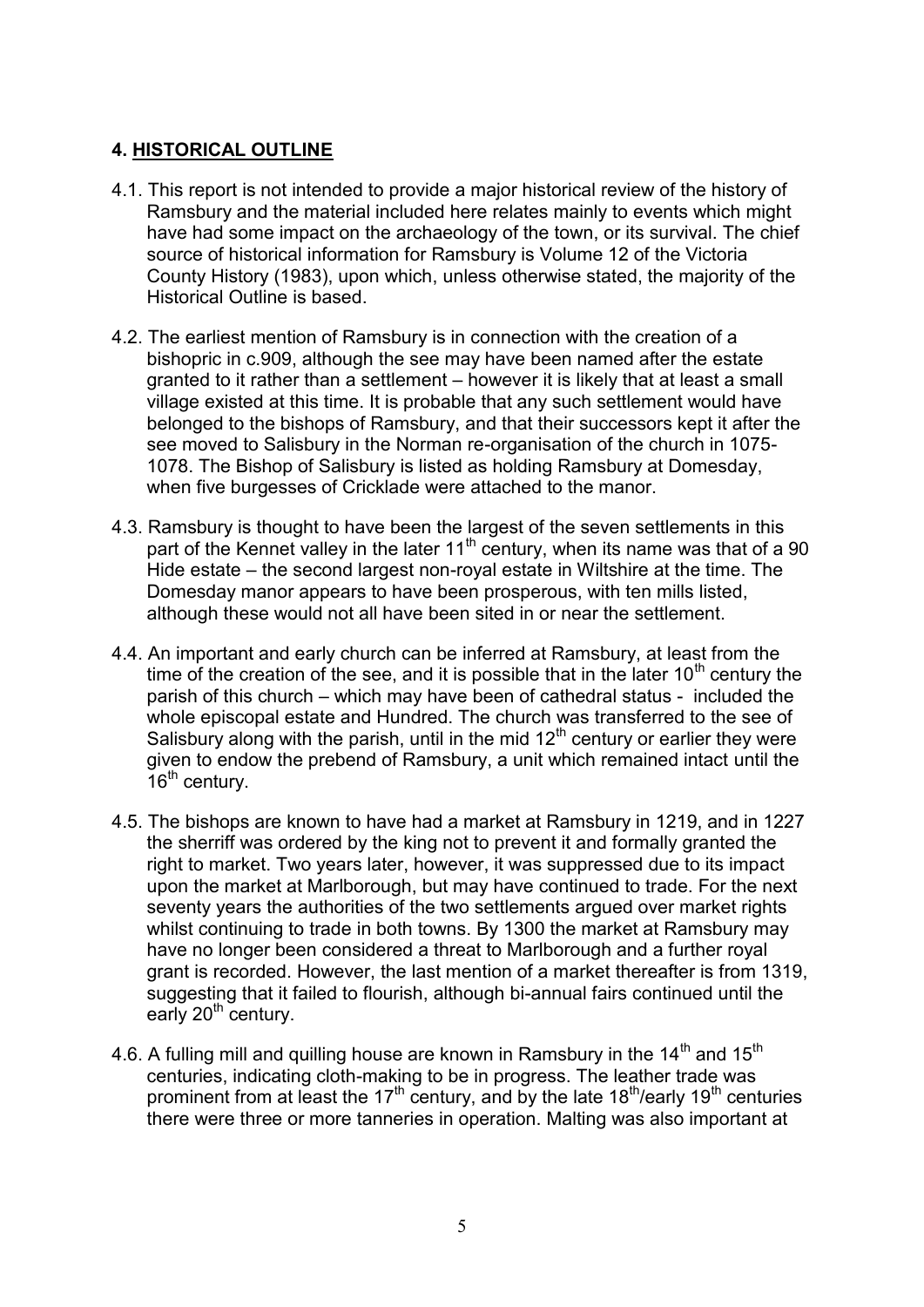this time and several malthouses were said to be in existence by the early  $19<sup>th</sup>$ century. Two foundries are recorded in the later  $19<sup>th</sup>$  century.

4.7. Ramsbury is known to have suffered at least two significant fires, the first in 1648 which claimed the dwellings of 130 families (Chandler 2001) and must have removed much of the town's Medieval fabric. The fire of 1781 destroyed some forty dwellings, and properties to the north of the church, in Back Lane, were never rebuilt after this disaster. In the period between these two fires a coach road developed from London to Bath. Ramsbury gained additional prosperity from this trade and several inns were established. However, the subsequent by-passing of the settlement by canal and rail, coupled with the fast decline in coaching in the mid 19<sup>th</sup> century, have contributed towards Ramsbury's present position as a quiet, rural village.

# **5. ARCHAEOLOGICAL AND ARCHITECTURAL SUMMARY**

#### *5.1. Introduction*

5.1.1. The following is a resume of the archaeological record of the town, drawn from the county SMR and the various excavation reports. Data on surviving buildings come from the Wiltshire Buildings Record unless otherwise stated. The bold print numbers in this section refer to entries in the Urban Survey database, and appear on the sites and findspots location maps in Figs. 4 - 7, which were created from the database and the SMR.

# *5.2. Prehistory (Fig. 4)*

5.2.1. A single find of this period is known from within the Study Area. Barbara Croucher in her 1986 local history volume records the excavation of a skeleton found in a crouched or foetal posture, in a north-south alignment (**RA006**). No grave goods were found, but the burial was considered to be of probable Bronze or Iron Age date. Unfortunately, the County Archaeology Service has no record of this find, which is of significance for the area from whence it originated – Orchard Close.

# *5.3. Roman (Fig. 4)*

5.3.1. A number of re-used Roman bricks were discovered within the construction layers of a Saxon furnace excavated in the High Street in 1974 (**RA005**, Haslam 1980). No other Romano-British finds are known from Ramsbury, although it is probable that a villa site lies somewhere within the vicinity as it is unlikely that the bricks travelled far to get to the furnace site.

# *5.4. Saxon (Fig. 5)*

5.4.1. The Saxon iron smelting site was discovered during an excavation sited just north of the High Street (RA001, Haslam 1980). The site dated to the 7<sup>th</sup> and 8<sup>th</sup>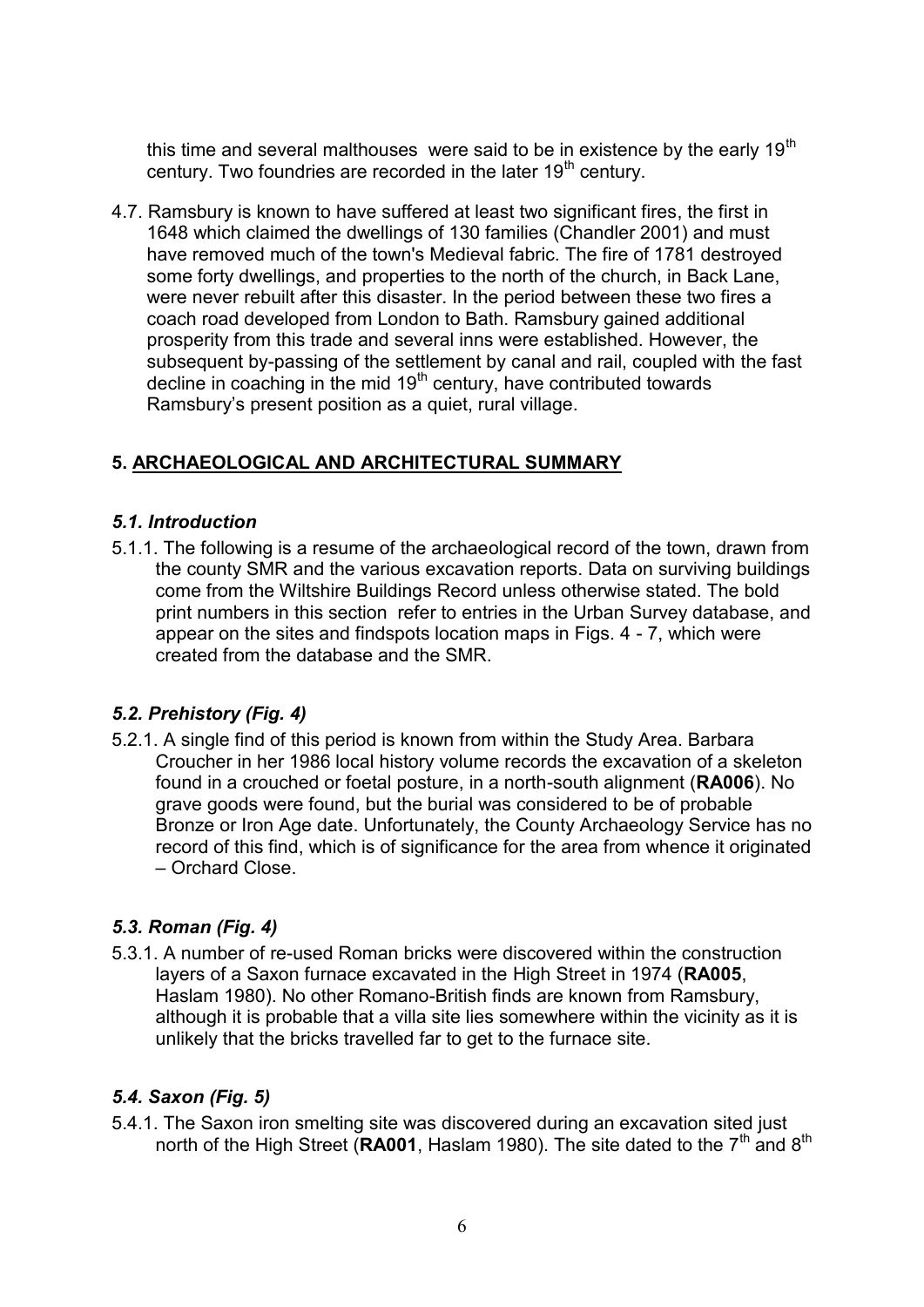centuries and included four iron smelting furnaces, a number of forges or working hearths and evidence for a post-built structure – possibly a lean-to shelter for the iron workers. The metal working may have ceased within the excavation area some time in the  $9<sup>th</sup>$  century – although it possibly continued at a nearby location. The industrial deposits were then sealed by a later Saxon occupation layer. A large Medieval ditch later cut through this stratigraphy (RA009).

5.4.2. Holy Cross church (**RA007**, Doran Webb 1891) is of Medieval origin, but traditionally has been thought to be built on the site of the Saxon cathedral of the bishopric of Ramsbury, created in 909. During the restoration of the church in 1891 substantial masonry foundations were observed (though not recorded in detail) to the south of the present building. These are thought to relate to this earlier church. Also recovered during this work were large fragments of an intricately carved Saxon cross shaft – possibly of  $9<sup>th</sup>$  century date - and pieces of stone coffin lid, one of which is thought to depict a bishop. These finds are displayed within the present, Medieval, church (RA008). The cross shaft fragments are significant, and may indicate the presence of a minster church before the creation of the bishopric.

#### *5.5. Medieval (Fig. 6)*

- 5.5.1. The Church of the Holy Cross, High Street (**RA008**, Pevsner 1975) has a13th century originally cruciform core of flint with limestone ashlar dressings extended in the 13-14th century. The chancel was lengthened in the 15th century. The aisles were later rebuilt in 1891 by Doran Webb. The 1891 work encountered earlier foundations which may be of Saxon date (RA007).
- 5.5.2. A vicarage between the church and Back Lane is first documented in 1341 (**RA010**, Crowley 1983), although the prebend of Ramsbury was endowed in the early to mid 12th century, and a house may have been part of that endowment. There are records for repairs to the vicarage in 1681, and it was partially rebuilt in 1786. The original building was replaced in c.1840 by the present house now called 'The Old Vicarage', although it is uncertain whether the earlier house was incorporated within the new or completely demolished.
- 5.5.3. To the west of Ramsbury lies Ramsbury Manor Park (**RA011**, Crowley 1983). This became the seat of the Bishops of Salisbury after they moved from their as yet undiscovered location in the village. The pale of the park is thought to have limited the western spread of the settlement since the  $13<sup>th</sup>$  century, and today still marks the edge of the village, although little in the way of an earthwork is visible.
- 5.5.4. Pipe trenching work at the rear of Burdett Street in the 1960s revealed a group of five skeletons laid apparently carelessly in a single grave (**RA002**, Musty 1965). Pottery of  $13^{\text{th}}/14^{\text{th}}$  date was recovered from the fill. They were thought by the excavator to be possible plague burials. Some distance to the west of these burials a large north-south aligned ditch of  $13<sup>th</sup>$  century date was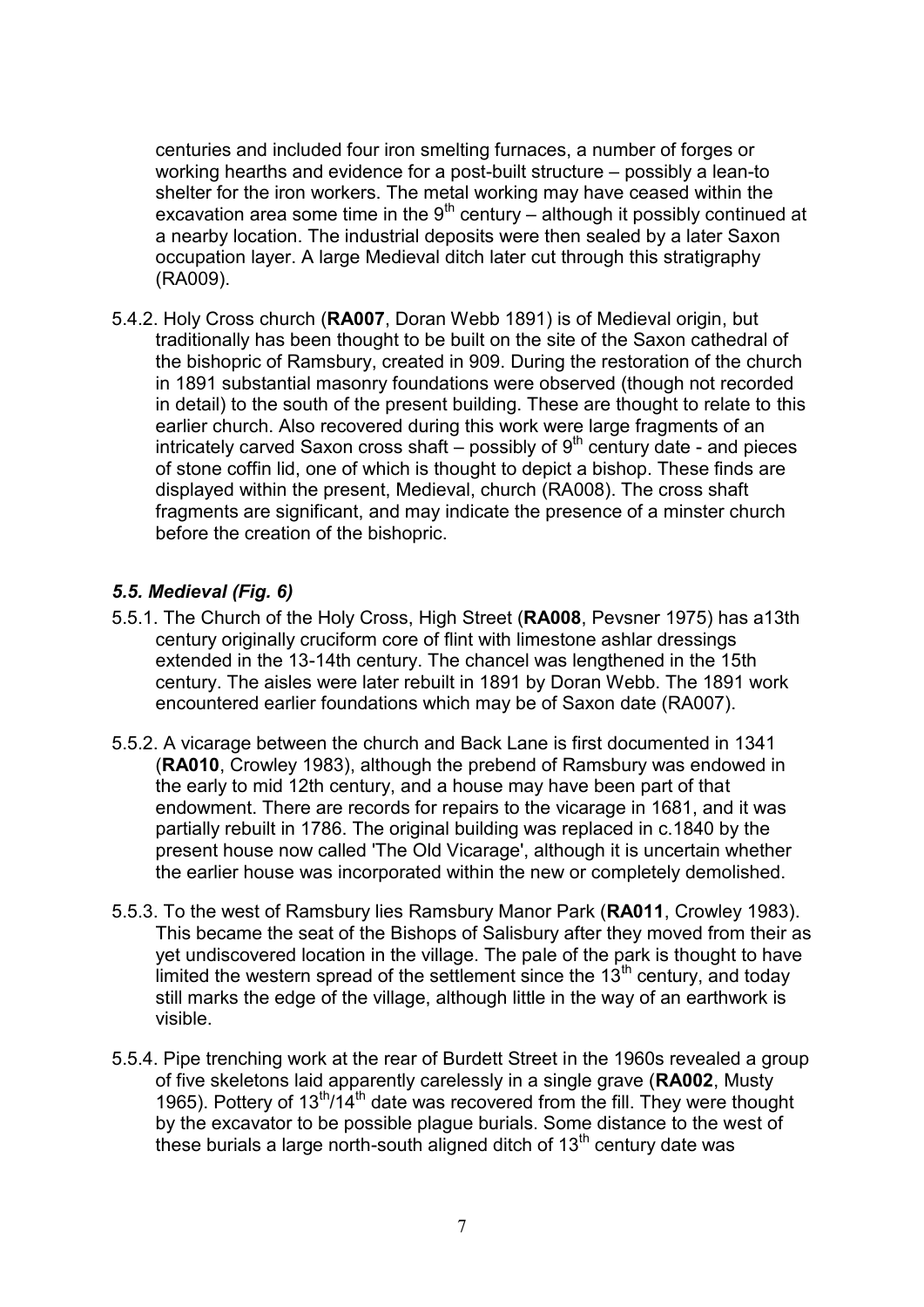recorded at the Saxon iron-working site (**RA009**, Haslam 1980). A single sherd of Medieval pottery was found during work at 6 High Street (**RA003**, Wessex Archaeology 1986).

# *5.6. Post Medieval (Fig. 7)*

5.6.1. Excavations at the former Central Garage site (**RA012**,Thamesdown Archaeological Unit 1986) encountered a wall foundation, pits, soil horizons and artefacts of Post-medieval origin, dating from the 17th to 18th centuries. The work revealed that substantial disturbance had occurred on the site within the past 150 years. Further west, at 6 High Street (**RA013**, Wessex Archaeology 1986), excavators recorded a compacted chalk floor and demolition rubble dating to the 16<sup>th</sup> or 17<sup>th</sup> centuries. An evaluation at The Gallery, Back Lane (RA014, Thamesdown Archaeological Unit 1987) found evidence of 18<sup>th</sup> century terracing.

# *5.7. Industrial/Recent (Fig. 8)*

- 5.7.1. Two historic mill sites lie within the Study Area, at Edwards Mill (**RA015**) and Town Mill (RA016). Both are at least of 18<sup>th</sup> century date, and they may lie upon the sites of mills listed at the time of Domesday (Croucher 1986).
- 5.7.2. Ramsbury was prosperous in tanning and malting in the late 18<sup>th</sup> and 19<sup>th</sup> centuries. The sites of several tanneries and malthouses have been identified, although this survey has only plotted the locations of the tanneries, as these sites will leave significant archaeological traces (sunken vats, tanpits, etc.), whereas the malthouses may survive as structures, although converted to other uses such as dwellings. An extensive survey of the village's standing buildings is required to assess the quantity and quality of any remains associated with the malt trade – a task beyond the scope of this project.
- 5.7.3. The tanning trade was clustered chiefly to the south of the High Street, presumably for access to the River Kennet, although one site (**RA019**) has been identified north of the High Street. Barbara Croucher (1986) has located the sites of this activity from cartographic sources. Those recorded on an enclosure award map of 1778 include the businesses of John Day (**RA017**), Jennings (**RA018**) and Edward Francis (**RA019**). Those recorded on the 1839 tithe map include the businesses of Thomas Goddard (**RA020**), Langfield (**RA021**) and John Ashley (**RA022**). The decline of the brewing and tanning industries may be linked to the bypassing of the town by road, canal and railway.

# *5.8. Undated (Fig. 8)*

5.8.1. Investigations by Thamesdown Archaeological Unit at a site in Back Lane (**RA004**) revealed a sill beam trench and the possible foundations of a stone building. Both were undated. An evaluation by the same organisation at the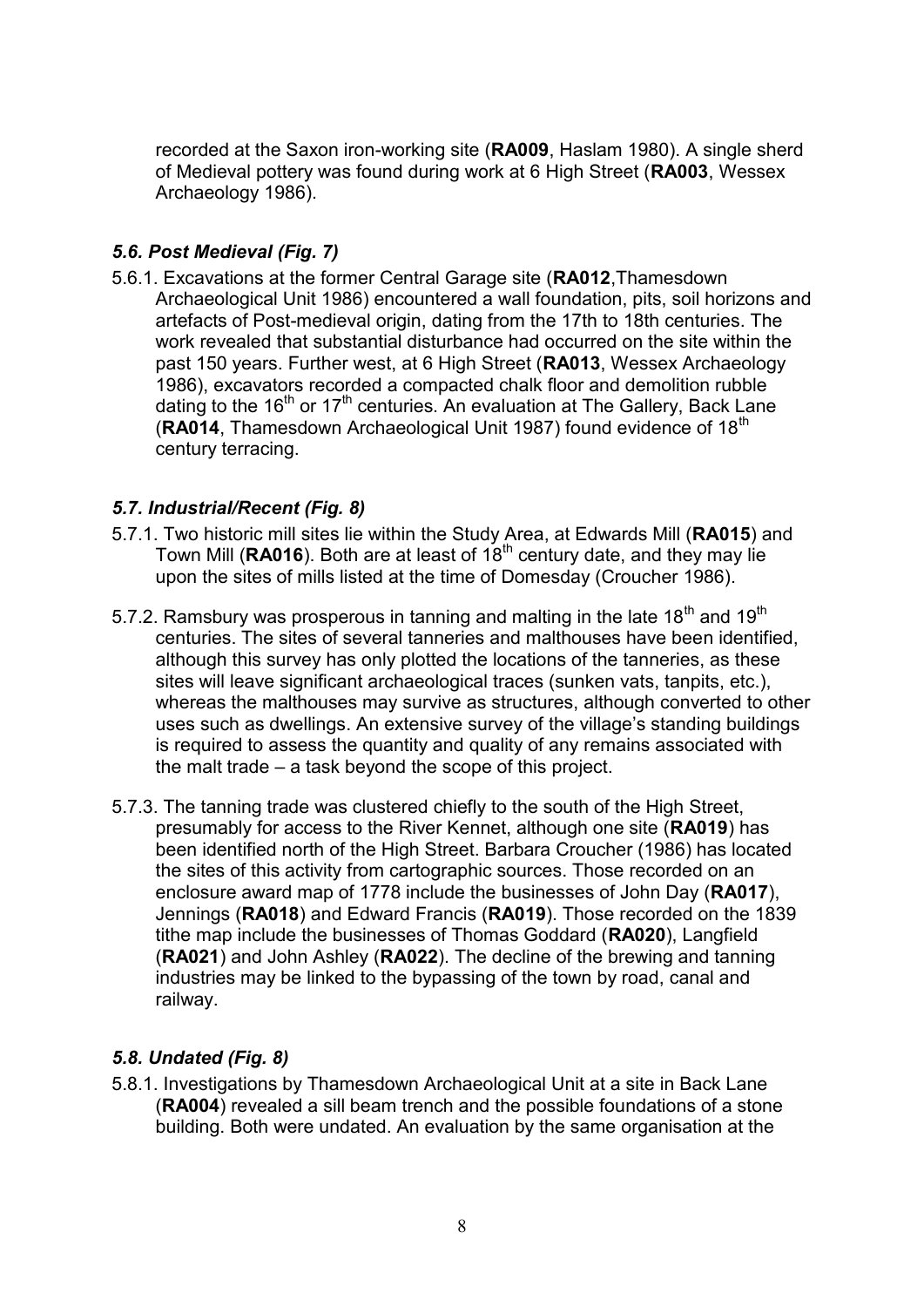Central garage site in 1986 (**RA023**) encountered undated pits and soil horizons.

## *5.9. Built Heritage*

- 5.9.1. Ramsbury lies on the River Kennet and was a coaching stop on the important London to Bristol Road. The main industry here was brewing the well-reputed Ramsbury Ale and tanning, which flourished between the  $16<sup>th</sup>$  and  $19<sup>th</sup>$ centuries. The gradual failure of these industries, together with the bypassing of the town by rail, road and canal left Ramsbury in decline. All domestic building up to the  $16<sup>th</sup>$  century was in timber after which there is a gradual increase in the use of brick and flint, and especially ornamental brickwork in the 19<sup>th</sup> century.
- 5.9.2. **Sixteenth Century.** The five buildings of this century are of timber-frame construction, 2-3 panels high and with corner bracing where this is visible.
- 5.9.3. **Seventeenth Century.** Probably the best house in Ramsbury itself is Parliament Piece, Back Lane (grade II\*). It is a large English bond brick house of c.1620 with an extension to the east in 1680-1700 in similar materials. The interior has been altered and now has an  $18<sup>th</sup>$  century open well staircase, panelled dining room and stone fireplaces. Crowood House, Crowood Lane (grade II<sup>\*</sup>) is a late 17<sup>th</sup> century stuccoed brick mansion (the date 1686 has recently been found on a rafter - Pevsner) with a parallel rear block added probably in the early 19<sup>th</sup> century. The interior has reset early 17<sup>th</sup> century panelling and other good features.
- 5.9.4. Up to this period, all houses were still generally timber-framed and thatched, such as Elmdown Farmhouse, Spring Hill (grade II). Of 27 buildings listed in this period, almost all ordinary domestic housing is of this type with the exception of Vine cottage, Union Street which is of flint and brick.
- 5.9.5. **Eighteenth Century**. There are no outstanding buildings of the twenty-four listed in this period. Some brick or brick-laced flint houses at this time were beginning to replace timber-framed structures. An example of this is Brookside, Newtown Road where the framing was replaced in flint and brick probably during this time. Timber framing by this time was mostly weatherboarded and confined to farm buildings such as barns and granaries. The brickwork was used decoratively in panels or bands with flint, a much cheaper material. Back and side walls were often of brick in the majority of ordinary housing.
- 5.9.6. **Nineteenth Century.** New building in this century continued to be of flint with brick lacing courses, and increasingly of brick alone with or without diaper work and decorative bands. Stone was rarely used, though an example can be seen at 81 High Street. Earlier timber framed houses continued to be clad in brick, or a mixture or brick and flint. Thirty-five structures are listed in this period.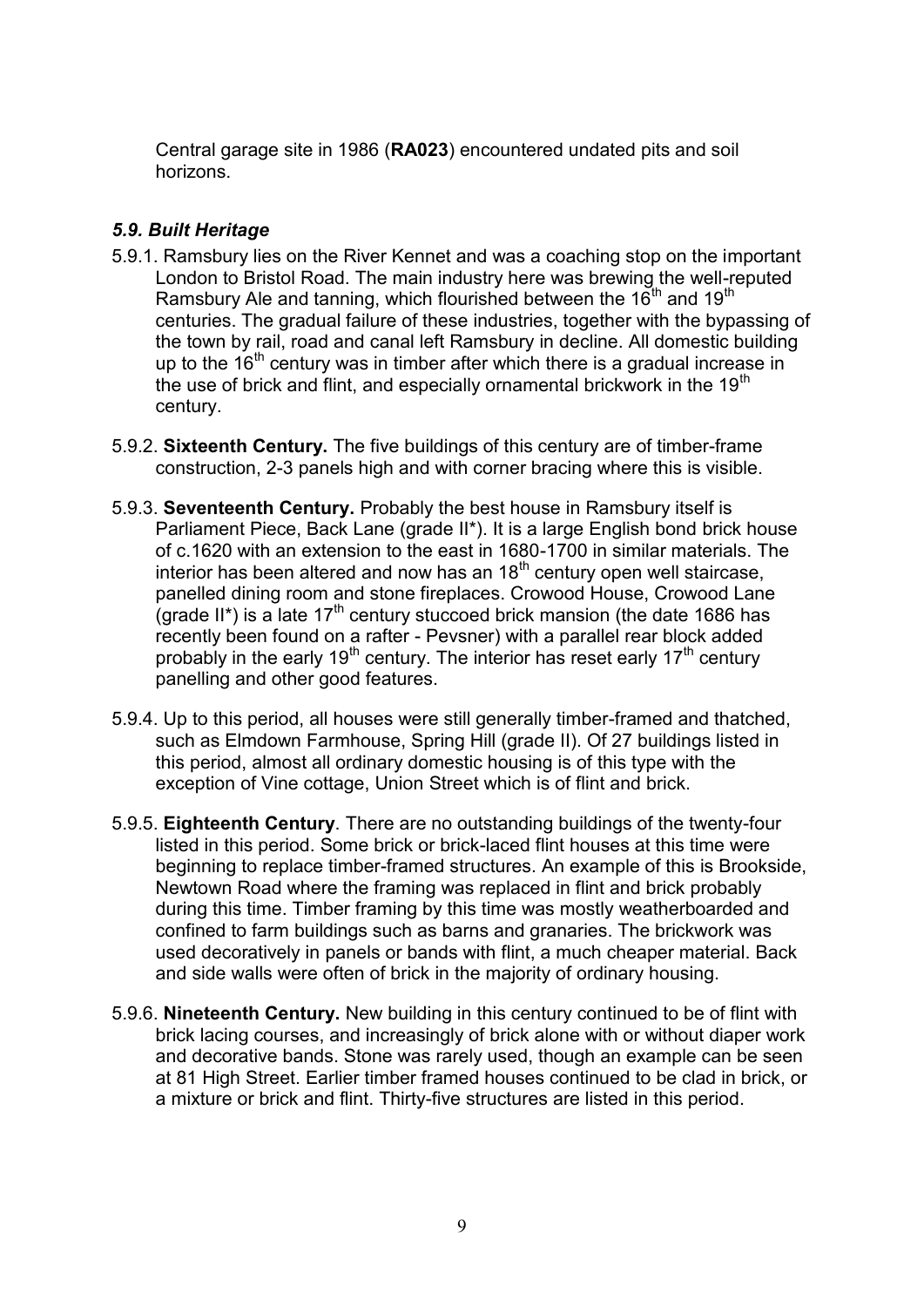# **6. PLAN FORM ANALYSIS**

## *6.1. Introduction*

6.1.1. The town has been divided into components, each representing blocks of activity, and sub-divided by period. Ramsbury, in common with all existing Wiltshire towns, has no foundation in the prehistoric or Romano-British periods, although archaeological remains belonging to both periods are present within and nearby to the study area. Historical and documentary archives have clearly identified the presence of a settlement from at least the  $10<sup>th</sup>$  century, although the sparse archaeological evidence and lack of detailed historical records for the Saxon period has meant that a conjectural reconstruction has been necessary. Otherwise, the town has been divided into different plan components (settlement areas, church, market place, etc.) for each relevant period, and these are illustrated in the stated figures.

| <b>COMPONENT</b>  | <b>PERIOD OF ORIGIN</b> | <b>COMPONENT TYPE</b>            | <b>FIGURE No.</b> |
|-------------------|-------------------------|----------------------------------|-------------------|
| COM <sub>1</sub>  | Saxon                   | Possible Cathedral & Precinct    | 9                 |
| COM <sub>2</sub>  | Saxon                   | Possible Bishops Residence       | 9                 |
| COM <sub>3</sub>  | Saxon                   | Iron Smelting Site               | 9                 |
| COM <sub>4</sub>  | Saxon                   | Conjectured Extent of Settlement | 9                 |
| COM <sub>5</sub>  | Saxon                   | Possible Mill Sites              | 9                 |
| COM <sub>6</sub>  | Saxon                   | Roads                            | 9                 |
| COM <sub>7</sub>  | Medieval                | Parish Church & Vicarage         | 10                |
| COM <sub>8</sub>  | Medieval                | Possible Market Place            | 10                |
| COM <sub>9</sub>  | Medieval                | Settlement Area                  | 10                |
| COM <sub>10</sub> | Medieval                | Ramsbury Manor Park              | 10                |
| COM <sub>11</sub> | Medieval                | <b>Probable Mill Sites</b>       | 10                |
| COM <sub>12</sub> | Medieval                | Roads                            | 10                |

**Table 2:** Plan form components

# *6.2. Saxon (Fig. 9)*

6.2.1. **COM1 - Possible Cathedral & Precinct.** There is documentary (Par. 4.4) and archaeological evidence (Par. 5.4.2) for the existence of an early high status church in Ramsbury. As the seat of an important bishopric this would have been termed a cathedral. Further archaeological research is required to clarify the nature of the building which preceded Holy Cross Church, and the area shown on Fig. 9 is conjectural, based upon the Medieval parish church land, including the area to the north of the church given over during that period for the construction of the former vicarage house (Crowley 1983). Given the status of the church in Ramsbury in the  $10^{th}$  century, it is possible that the Saxon building was a substantial affair, perhaps analogous with the excavated former cathedral site at North Elmham, Norfolk (Rigold 1962-3, Taylor 1978), or to be thought of as a larger version of the extant minster church at Deerhurst, Gloucestershire (Butler, Rahtz & Taylor 1975, Rodwell 1989). Whatever the exact comparison, it is true to say that an important church lies beneath Holy Cross, and given the community of clergy and clerks usually found in such establishments (Darvill 1992), may have been accompanied by a range of ancillary buildings and accommodation, separate from the bishops residence (**COM2**).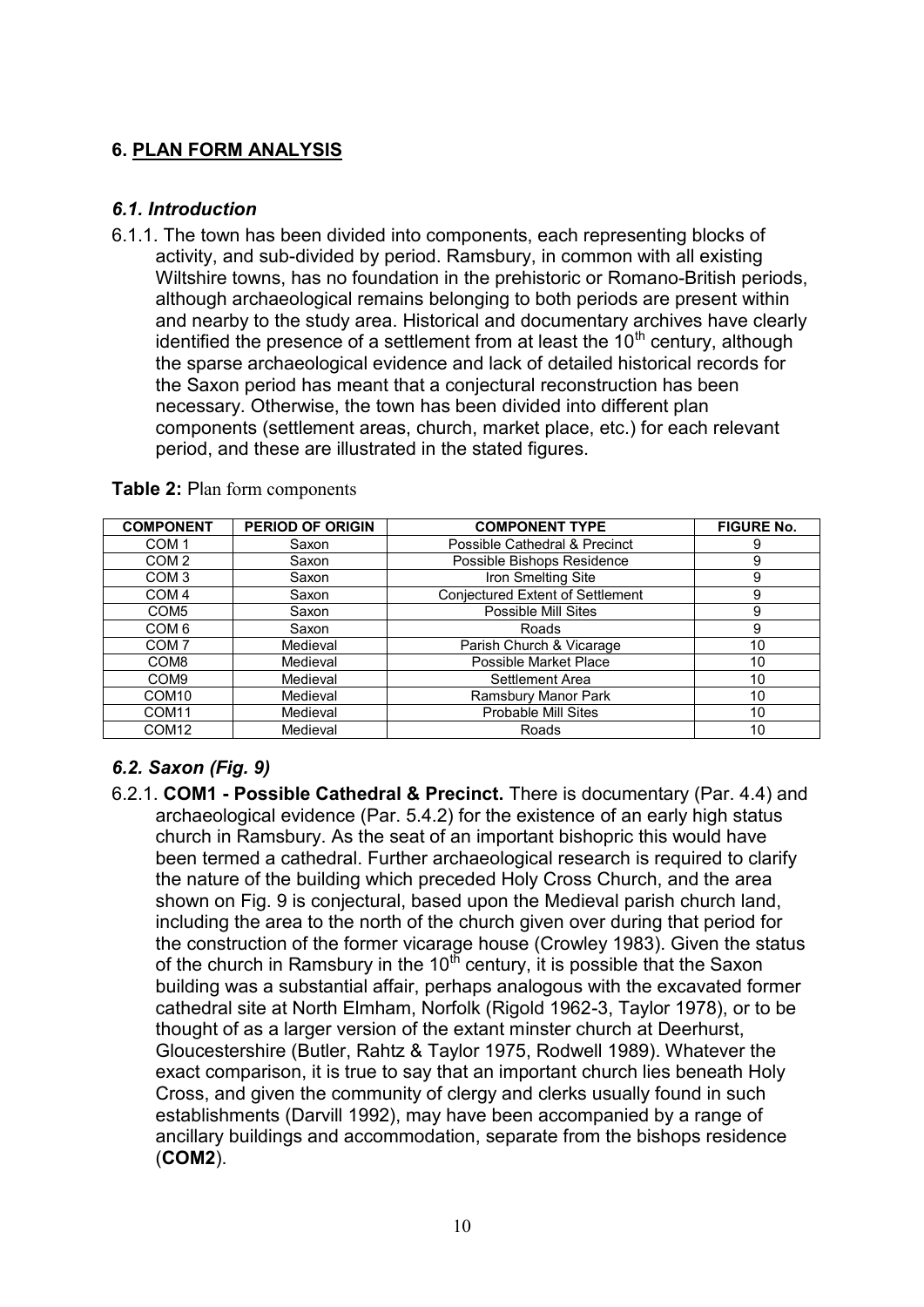- 6.2.2. **COM2 – Possible Bishops Residence.** In the early to mid 12th century the Bishops of Salisbury moved their Ramsbury residence to the well-documented site at Ramsbury Manor Park (**COM10**). Prior to that time it is thought that the episcopal residence was located within the settlement, adjacent to the cathedral (Crowley 1983), although there is as yet no archaeological evidence to confirm this. A possible site for this component may lie to the west of the present churchyard, between the church and what is now Burdett Street. Burdett Street was known in the Medieval period as Castle Wall or Castle Street (*ibid.*), and in this context 'castle', rather than denoting a defensive stronghold, may be derived from the Latin *castrum* or Old English *caester* or *ceaster*, denoting an early political centre or seat of administrative power (Darvill 1992). This theory, based solely on place-name evidence, requires archaeological research to determine the true nature of the site.
- 6.2.3. **COM3 – Iron Smelting Site.** The excavation of a mid-Saxon iron-producing site is of great interest (Par. 5.4.1). Haslam (1980), in his discussion of the site, considers the significance of the finds in terms not only of technological achievement, but also in terms of the distance that iron ore would have to travel to get to Ramsbury, the organisation necessary to do this, the resulting importance the finished products would have within a large area of distribution and the economic interchange which would have taken place between the Ramsbury site and its suppliers/customers. Although it is beyond the scope of this report to reproduce Haslam's discussion at length, two issues are of relevance: the probability that the smelting/metalworking site was more extensive than the excavation area, and that further deposits may survive insitu beneath adjoining properties. This was recognised by Haslam, who warned that periods of inactivity identified within the excavated archaeology may have meant that the focus of production had moved beyond the excavation area rather than indicating a period of disuse. For this reason, a conjectural area to the east, west and north of the excavation site has been included in the area depicted in Fig. 9, to hopefully cover the full extent of this important site.
- 6.2.4. **COM4 – Possible Settlement Area.** The archaeological evidence suggests that by the time of the cathedral's foundation – the early 10<sup>th</sup> century – a settlement engaged in trade and manufacture on a regional basis was in existence, and the fragments of  $9<sup>th</sup>$  century cross shaft recorded during the 1891 restoration of the church (Par. 5.4.2) attest to the presence of a possible minster church before the cathedral. Although the settlement associated with these sites need be no larger than a village, it is obvious that it must have experienced some relative prosperity, which would have been enhanced by the creation of the bishopric. Such a settlement would probably have been focussed upon the church/cathedral (**COM1**) and the bishops residence (**COM2**), and Haslam (1980) suggests that during the mid-Saxon period at least the principal area of settlement would have been along Back Lane, rather than the Medieval High Street. This observation is based upon the probable location of the industrial site to the rear of, or to one side of, the settlement. Certainly by the late Saxon/early Medieval period it was usual to locate such activity away from residential living space, to the rear of properties. Crowley (1983) considers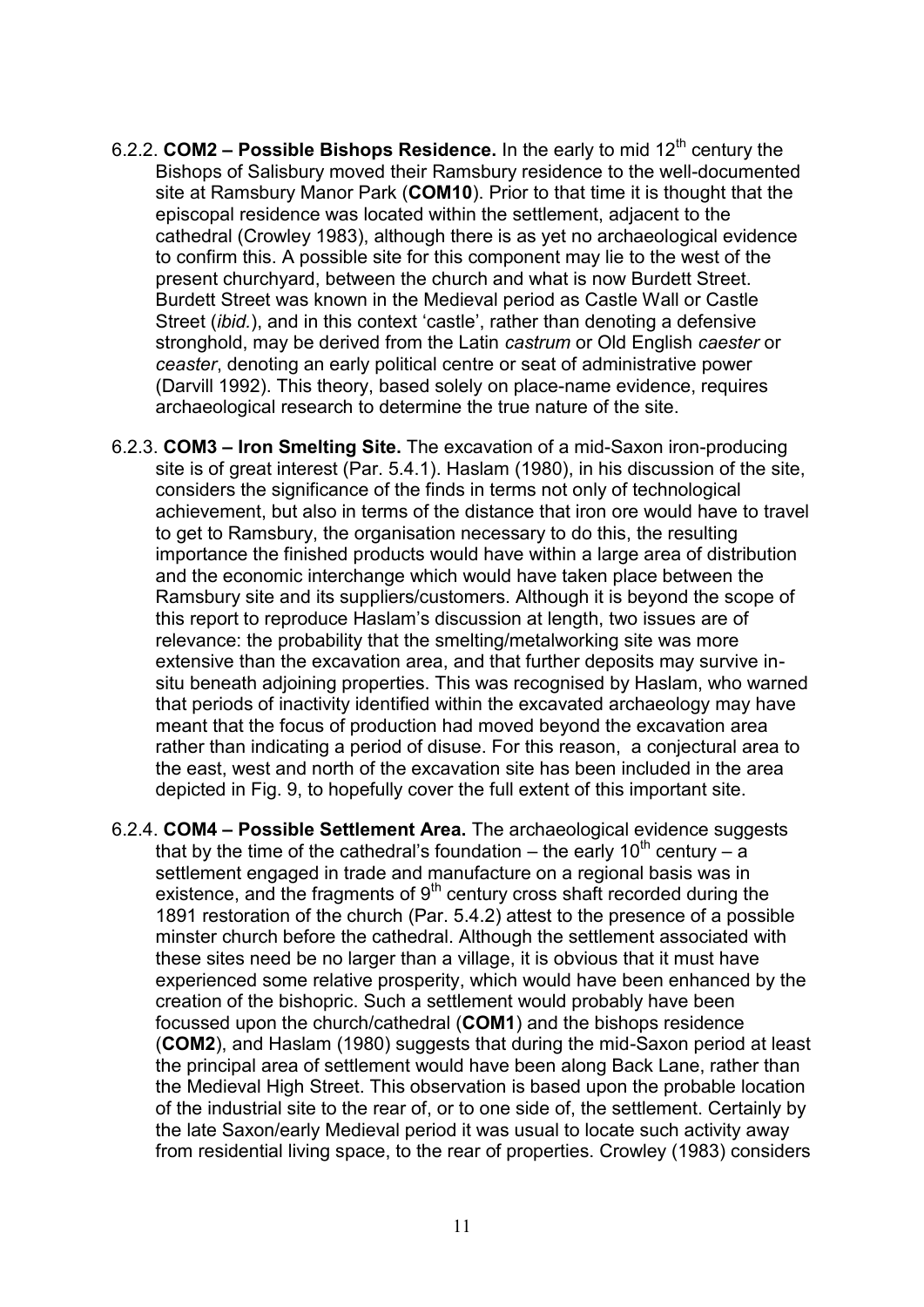the elliptical arrangement of Back Lane and High Street to be of antiquity, and therefore the postulated settlement area has been extended east beyond the cathedral (**COM1**) to the meeting point of these two roads.

- 6.2.5. **COM5 – Possible Mill Sites.** Several mills are listed in Ramsbury estate in 1086, and successive writers (ie. Haslam 1976, Crowley 1983, Croucher 1986) have suggested that the two mill sites marking the south-western and southeastern ends of the village have been used as such since that time. It is most likely that some if not all mills recorded at Domesday were in existence before the Conquest, although archaeological research is required to determine these suggestions.
- 6.2.6. **COM6 – Roads.** The roads depicted in Fig. 9 include the two main thoroughfares within the settlement – the present High Street and Back Lane – connecting ways to other local settlements listed in the Domesday Survey, and access roads to the mill sites.

# *6.3. Medieval (Fig. 10)*

- 6.3.1. **COM7 – Parish Church and Vicarage.** The present Holy Cross church has been dated to the 13<sup>th</sup> century (Par. 5.5.1), and the vicarage to its north to at least c.1341 (Par. 5.5.2). It is likely that the  $13<sup>th</sup>$  century re-building of the church – possibly the former cathedral - followed from the creation of the prebend of Ramsbury in the  $12<sup>th</sup>$  century. Although the vicarage is first mentioned in the  $14<sup>th</sup>$  century, it may have been contemporary with the new parish church, and prebend houses are known from other  $12<sup>th</sup>/13<sup>th</sup>$  century foundations across the county. The area depicted in Fig. 10 includes the present churchyard boundaries and the rectangular property to the north which the vicarage may have had sole occupancy of in the Medieval period.
- 6.3.2. **COM8 – Possible Market Place.** Market activity is documented in Ramsbury from the early 13<sup>th</sup> to early 14<sup>th</sup> centuries (Par. 4.5), and is thought to have dwindled away thereafter. Whether Ramsbury ever had a formal market place is questionable, but one site suggests itself for the role. The Square, at the east end of the village, is a now irregular open space at the junction of four historic roads, and has traditionally served as a meeting place for local festivities, marked by a large tree in the centre of the area. It is possible that this site, somewhat encroached upon from all sides, represents the physical evidence for Ramsbury's attempt to compete with the established market centre at nearby Marlborough.
- 6.3.3. **COM9 – Settlement Area.** The extent of Medieval settlement can be inferred, based upon topographical constraints, cartographic evidence and the known history of Ramsbury from the late Medieval period onwards. To the south the River Kennet has traditionally defined the border of settlement, while to the west the boundary of Ramsbury Manor Park (**COM10**), in existence since the  $12<sup>th</sup>$  century, has checked the expansion of the village. The present Old Forge, of 17th century date, and Edwards Mill (**COM11**) mark the boundaries of historic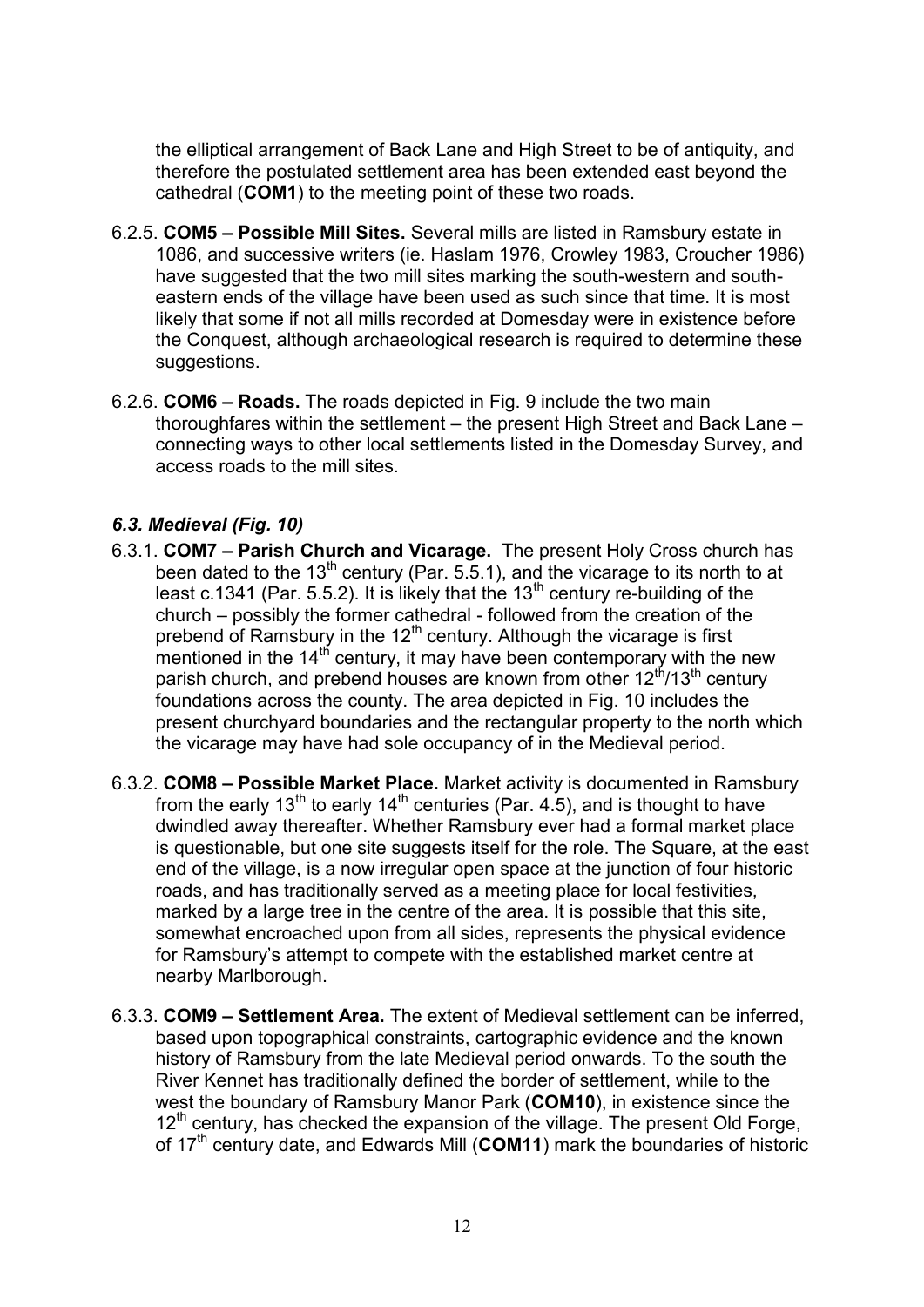settlement here. Back Lane is known to have been more heavily occupied than today (Crowley 1983), and Haslam (1980) has suggested it to once have been the main street. A major fire in 1781 destroyed many houses, some of which were never rebuilt (Par. 4.7), giving this street its present, relatively undeveloped appearance. If Haslam is correct, the colonisation of the present High Street began in the period following the Conquest, and was possibly contemporary with the reconstruction of the church and the attempt at creating a market place (**COM8**). Crowley considers it unlikely on balance that any significant planned expansion of the settlement occurred at Ramsbury, and that the modest growth of the settlement in the Medieval period was a natural fillingout process. This survey has found no evidence to conflict with this theory. It is possible that, like many other small Wiltshire towns, the Post-medieval era for Ramsbury was one of relative inactivity (Par. 6.4.1). If this is correct then the extent of the settlement shown in the 1773 Andrews & Jury map may largely reflect that of the late  $15<sup>th</sup>$  century, and has been used here to trace the northern and eastern extents.

- 6.3.4. The present built heritage of Ramsbury presents itself as chiefly  $18^{th}/19^{th}$ century houses and former shop frontages, with small pockets of  $17<sup>th</sup>$  century survival. However, a systematic buildings survey could identify many earlier survivals behind these later frontages, and help to prove some of the postulated Medieval settlement areas.
- 6.3.5. **COM10 – Ramsbury Manor Park.** Ramsbury Manor, the Medieval residence of the Bishops of Salisbury, lies largely outside the Study Area, and as an urban plan-form component concerns us in only two aspects. The relocation of the bishops left a large area in the centre of the settlement available for use/occupation, and the creation of the Manor Park introduced an artificial boundary in the landscape which checked the expansion of Ramsbury village to the west.
- 6.3.6. **COM11 – Probable Mill Sites.** These are the two historic mill sites, located at either end of Ramsbury, which as discussed above (Par. 6.2.5), may have been in continuous use since the later Saxon period, and certainly through the Medieval period.

#### *6.4. Post-medieval*

6.4.1. Ramsbury, in common with many Wiltshire towns entered a period of relative stasis in the Post-medieval era. Although some localised changes did occur, such as - within the town centre - the development of coaching inns and the rise of the local tanning and malting trades. Limited developments included the building of large private houses such as Parliament Piece (par. 5.8.3) and Ramsbury Hill in Back Lane. These events did not significantly alter the form of the town, and therefore a plan form map has not been prepared for this period.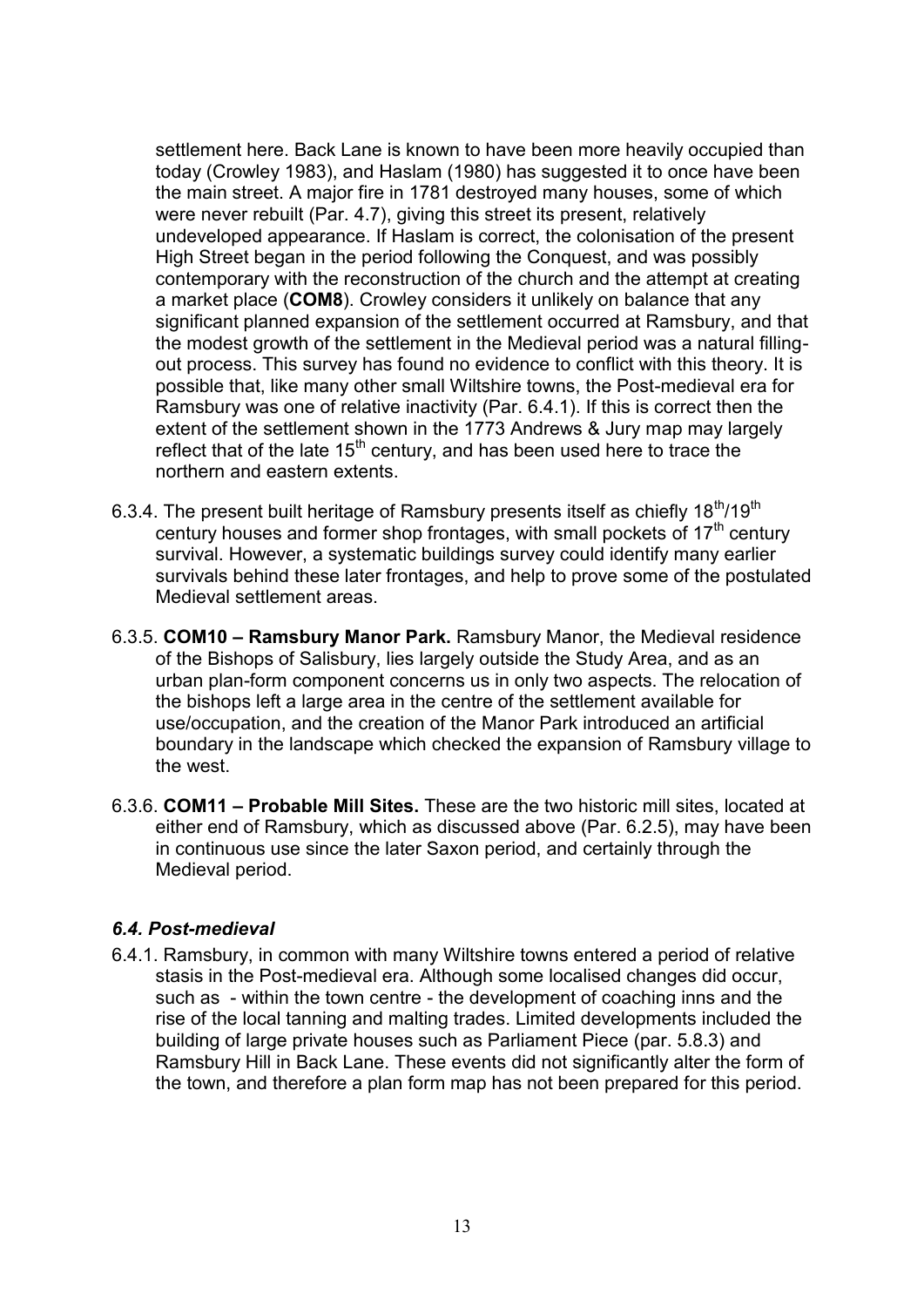# **7. ASSESSMENT**

# *7.1. Summary of Research*

- 7.1.1. Historical and documentary evidence clearly indicates a settlement to be in existence at Ramsbury from at least the early  $10<sup>th</sup>$  century, when the bishopric was created. Little is known of the history of the mid Saxon settlement, and the existing references do not describe it in detail. The first such description is of the 90 Hide estate held by the Bishops at Domesday, and indicates the presence of mills, a church and detached burgesses from Cricklade – a situation which raises more questions than it answers. Similarly, the history of Ramsbury in the 12<sup>th</sup> to 14<sup>th</sup> centuries is obscure. The legal wrangles over market rights are known, but not the size or site of the market place, whether any planned stimulus of the settlement accompanied it, or whether any burgages were created. From the Post-medieval period onwards the picture becomes clearer, with the development of the coaching, tanning and malting trades covered by researchers, but it is obvious that much remains to be studied in virtually all aspects of the settlement, over all periods.
- 7.1.2. The archaeological work conducted in Ramsbury has produced some intriguing finds, of which the most important is the mid Saxon smelting site in the High Street, although the finds of burials in Orchard Close and Burdett Street are also significant. The smelting site indicates that archaeological stratigraphy can often survive even on intensively developed sites, and indicates a good potential for the survival of further Saxon remains in the village. The more recent archaeological work has comprised small development-generated projects, often with inconclusive results, however both burial sites were unexpected and may indicate a more complex archaeological stratigraphy than that anticipated.

# *7.2. The Growth of the Town (Fig. 11)*

#### 7.2.1. Saxon

7.2.1.1. Haslam (1980) has suggested that Ramsbury has been in existence as a settlement or estate centre since at least the early Saxon period, and as a land unit or estate may possibly be of much earlier origin. This survey, however, is concerned primarily with the proven continuity of settlement on an established site leading to the development of urban or proto-urban attributes. As such Ramsbury can be traced to the early  $10<sup>th</sup>$  century, by which time the creation of the bishopric strongly suggests an established settlement to be in existence. The iron smelting site takes this back to the mid-Saxon period, and section 6.2 of this report has summarised the probable main components of Ramsbury by the later Saxon period. Settlement at this time may have occupied the area from Back Lane south to the present High Street, may have been defined to the south-east by the smelting site and to the east by the established road junction in what is now The Square.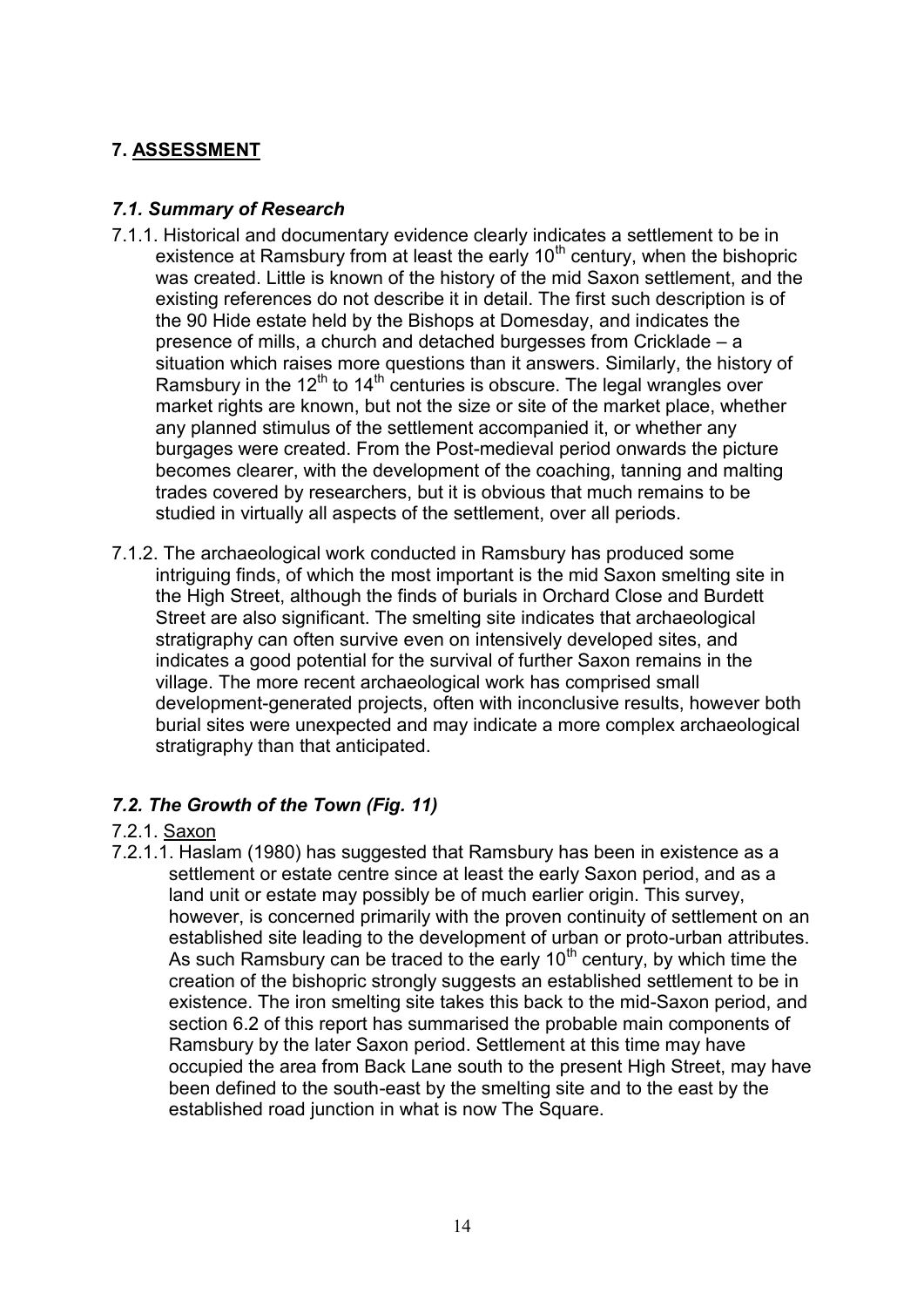#### 7.2.2. Late Medieval

7.2.1. Based upon the evidence presented in Section 6.3, above, it is possible to attempt to define the expansion of Ramsbury by the late Medieval period. The chief development in this period was the emergence of High Street as the main thoroughfare through the settlement. It was probably at this time that the southern side of the street became built-up within the constraints imposed by the River Kennet and the eastern boundary of Ramsbury Manor Park. At the east end of High Street, The Square may have been a small market area at the junction of four roads, and some settlement appears to have colonised the two roads leading east from the settlement as far as Tankard Lane.

#### 7.2.3. Post Medieval & Recent

7.2.3.1. It is suggested above (Par. 6.4.1) that little expansion occurred during the Post-medieval period. Although this is true in terms of territorial expansion, it is clear from the surviving built heritage that much rebuilding took place in the  $18<sup>th</sup>$  century, probably in conjunction with the rise of coaching and the local industries. By the end of the19th century low-density settlement and smallholding had grown to the east and north-east of the Medieval settlement core, and the present mill buildings had been built at both mill sites south of the village. In the first half of the  $20<sup>th</sup>$  century this trend slowed, and a small social housing scheme arose north-west of Back Street. North of Parliament Piece a group of buildings are depicted on the latest relevant 1:25000 map which do not survive on modern maps, but are neither depicted upon the 1<sup>st</sup> edition OS map. Ramsbury has seen little of the sprawling post-war suburban expansion which has enveloped many of the larger Wiltshire towns, and the key to this lies in its relative isolation from the mid  $19<sup>th</sup>$  century onwards, when road, rail and canal all avoided the village.

# *7.3. The Archaeological Potential*

- 7.3.1. One of the principal aims of this phase of the Extensive Urban Survey is to examine the archaeological potential of the town to assist with the development of a management strategy in the later phase of the project. Whilst all of the core town may be considered important archaeologically, it is necessary to try to highlight those areas of greater interest, either because of the importance of the remains or because better than average preservation is expected there.
- 7.3.2. One of the prime research considerations for Ramsbury must be the site of the possible Saxon minster church and cathedral. Such monuments are rare nationally – only twenty-four are recorded, of which a maximum of nineteen were active at any one time (English Heritage 1989) – and any opportunity to study the remains at Ramsbury would be welcome. As a potential site of national importance, any work at this location should focus upon determining the extent and condition of the remains, which partially or substantially lie beneath the present church (itself a Grade I listed building). It is recognised that the opportunities for such work are limited, but churches and churchyards are occasionally subject to necessary, relatively minor interventions such as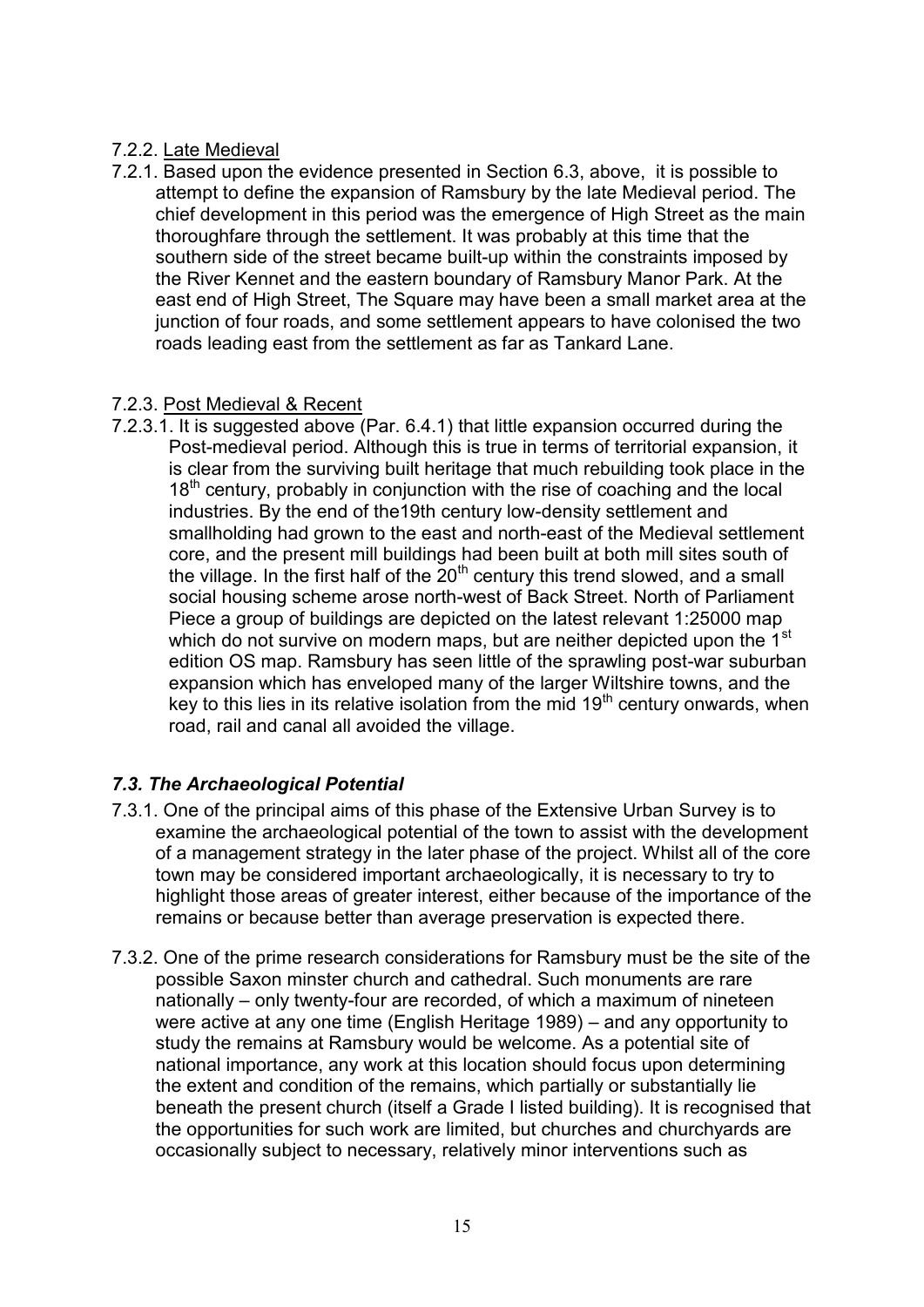underpinning, damp-proofing, and the cutting of drainage and service trenches, all of which offer the opportunity for archaeological observation and recording.

- 7.3.3. Of only slightly lesser importance to the cathedral is the site of the Saxon episcopal residence. A possible site has been identified for this complex to the west of the parish church and cathedral site. Part of this area has been adopted as a graveyard extension to the parish church, and documentary sources have referred to it at different times as Free Orchard or Old Orchard, indicating the site to have been largely free of past development. If this is the case then there is a good possibility of sub-surface structural remains surviving *in-situ*. Much of this area is used as gardens today, and geophysical survey may help to determine the presence of former buildings on the site.
- 7.3.4. The Saxon settlement at Ramsbury is of interest in its own right, and may date to the first wave of Germanic settlement in the area. Any opportunity for archaeological investigation or observation within the area depicted in Fig. 9 would be valuable in beginning to plot the extent and nature of Saxon settlement activity. The mid Saxon iron smelting site has been shown to extend beyond the area of the 1974 excavation. Determining the full extent of this activity and locating any further phases will help to further our knowledge of this unique site.
- 7.3.5. Medieval Ramsbury is poorly understood at present. Any opportunity to conduct archaeological investigations with the assumed settlement area should be taken. Issues include the determination of a formal market place, the true extent of settlement, the chronology of expansion from the area of Saxon settlement and the date, density and nature of activities carried out within the settlement. This is a relatively blank sheet at present, and any forthcoming investigations will be the key to establishing the depth and type of surviving stratification.
- 7.3.6. Ramsbury's two mill sites may well have been in continuous use since the late Saxon period. Archaeological investigation and standing buildings survey would increase our understanding of these locally important sites.
- 7.3.7. The Post-medieval and recent industries of the village have been documented in recent histories. These components are of importance to the local historic resource, and deserve investigation and recording prior to any proposed development. The cluster of tanning and malting sites on the south side of High Street are of particular interest, as the low-lying ground and proximity to the river increase the possibility for the preservation of organic remains within moist soils in this area. The remains of the malting industry may survive as standing buildings – the malthouses lend themselves to conversion into dwellings. Given that the industry was virtually defunct by the  $20<sup>th</sup>$  century it is likely undocumented examples survive, and a survey of the built heritage south of High Street may prove rewarding.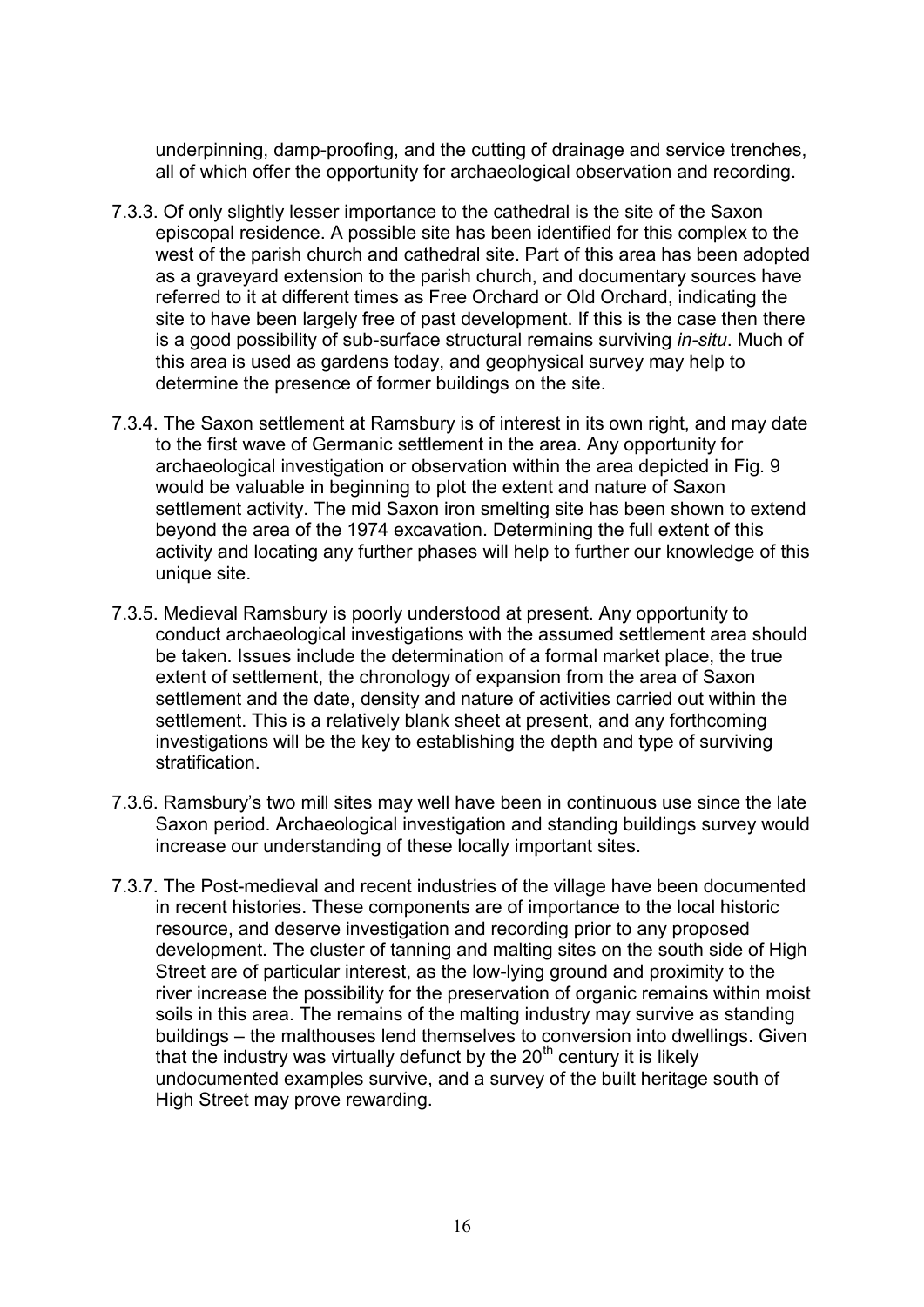7.3.8. The discovery of a prehistoric burial on the higher ground north of Back Lane may flag the presence of further features of this type. Any further development on this side of the village may merit archaeological investigation, as the recorded example may not exist in isolation.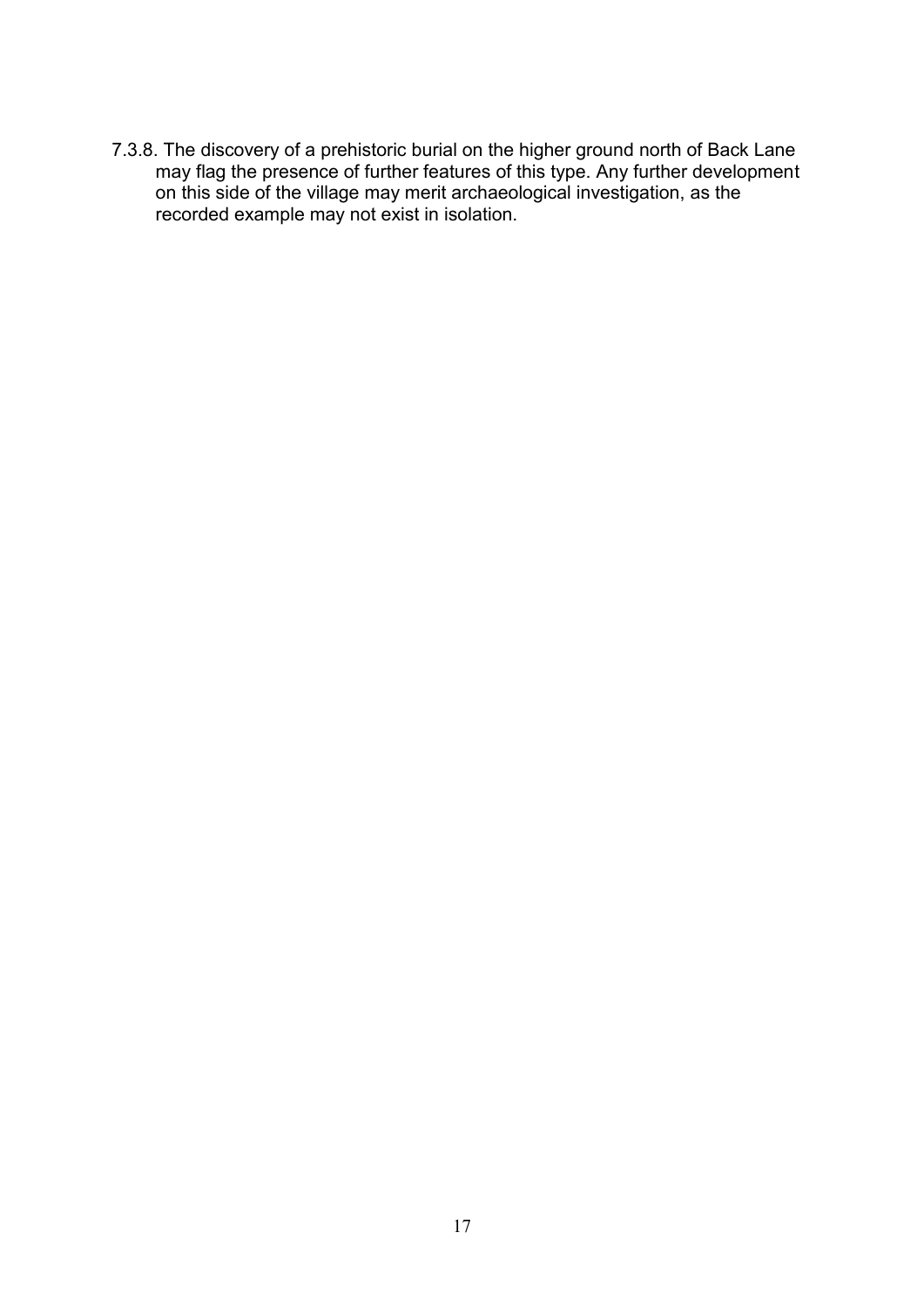#### **8. SOURCES**

BARRON, R. S. 1976. *The geology of Wiltshire: a field guide*. Moonraker Press.

- BUTLER, L.A.S, RAHTZ, P.A. & TAYLOR, H.M. 1975. 'Deerhurst 1971-1974' in *Antiquaries Journal* 55, 346-65.
- CHANDLER, J. 1993. *John Leland's Itinerary- travels in Tudor England.* Alan Sutton Ltd.
- CHANDLER, J. (ed.). 1998. *Printed maps of Wiltshire 1787 –1844.* Wiltshire Record Society Vol. 52.
- CHANDLER, J. 2001. *Marlborough and Eastern Wiltshire.*
- CROWLEY, D. 1983. 'Ramsbury Hundred' in ELRINGTON, C.R. (ed.). *The Victoria history of the counties of England: a history of Wiltshire, Volume XII*. Oxford University Press for the University of London Institute of Historical Research.
- DARVILL, T.C. 1992. *Monuments Protection Programme, Monument evaluation manual, part IV – urban areas, Vol. 2: urban area form descriptions*. English Heritage, London.
- DEPARTMENT OF THE ENVIRONMENT. 1985. *List of Buildings of Special Architectural or Historic Interest - District of Kennet (Aldbourne, Baydon, Chilton Foliat, Mildenhall & Ramsbury)*. HMSO, London.
- DIGBY, H.S.N. 1986. *Archaeological evaluation at Central Garage, Ramsbury Unit Ref. No. 763.* Unpublished Report, Thamesdown Archaeological Unit.
- DORAN-WEBB, E. 189?. 'Notes on some recent discoveries at Ramsbury' *in Transactions of the Salisbury field club* 1, 90-93.
- ENGLISH HERITAGE. 1989. *Monuments Protection Programme, single monument class description: cathedrals (pre-Conquest)*. English Heritage, London.
- FERNIE, E. 1983. *The architecture of the Anglo-Saxons.* B.T. Batsford Ltd., London.
- GOVER, J.E.B., MAWER, A. & F.M. STENTON. 1939. *The place names of Wiltshire.* The English Place Name Society, Vol. XVI.
- GRINSELL, L. V. 1957. Archaeological Gazetteer. in Pugh, R. & Crittall, E. (eds.) *The Victoria History of Wiltshire* I:21-133. Oxford University Press.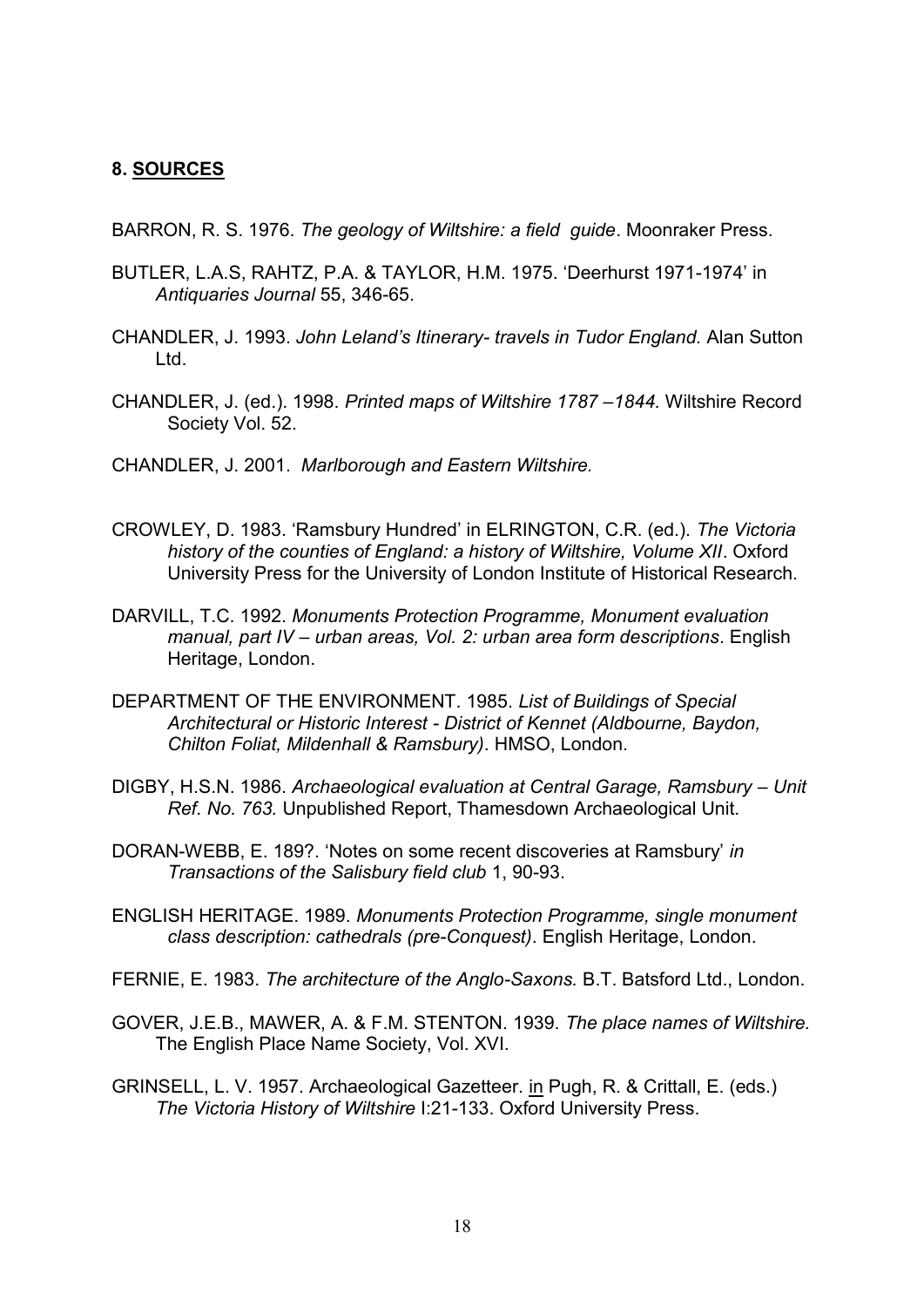- HASLAM, J. 1976. *Wiltshire towns: the archaeological potential.* Wiltshire Archaeological and Natural History Society.
- HASLAM, J. 1980. 'A middle Saxon iron smelting site at Ramsbury, Wiltshire' in *Medieval Archaeology* 24, 1-69.
- HASLAM, J. 1984. 'The towns of Wiltshire' in HASLAM, J. (ed.) *Anglo-Saxon towns in southern England.* Phillimore & Co., Chichester.
- HEIGHWAY, C. M. 1972. *The erosion of history: archaeology and planning in towns.* Council for British Archaeology, Urban Research Committee.
- KERR, M. & N. 1983. *Anglo-Saxon architecture.* Shires Publications Ltd., Aylesbury.
- PAYNE, NAOMI, 2002, *Two resistivity surveys near Ramsbury Church.* Naomi Payne, unpublished, Dept. of Archaeology, University of Bristol.
- PEVSNER, N. 1975. *The buildings of England: Wiltshire.* (Revised by B.Cherry). Penguin.
- PLATT, C. 1981. *The parish churches of Medieval England*. Secker & Warburg, London.
- RODWELL, W. 1989 (Revised Edition). *Church Archaeology*. B.T. Batsford Ltd./English Heritage, London.
- RIGOLD, S.E. 1964. 'The Anglian cathedral of North Elmham, Norfolk' in *Medieval Archaeology* 6-7, 67-108. The Society For Medieval Archaeology, London.
- TAYLOR, H.M. 1963. 'The pre-Conquest churches of Wiltshire' in *Wiltshire Archaeological Magazine* 58, 169. WANHS, Devizes.
- TAYLOR, H.M. 1978. *Anglo-Saxon architecture, Vol. III.* Cambridge University Press.
- WESSEX ARCHAEOLOGY. 1986. *6 High Street, Ramsbury, Wiltshire: archaeological evaluation.* Unpublished Report, Wessex Archaeology.

WILTSHIRE BUILDINGS RECORD, *Archive material.*

WILTSHIRE COUNTY COUNCIL, n.d. *Wiltshire sites and monuments register.*

WILTSHIRE COUNTY ARCHAEOLOGY SERVICE. 1999. *The archaeology of Wiltshire's towns: an extensive urban survey.* Unpublished Project Design, Wiltshire County Council.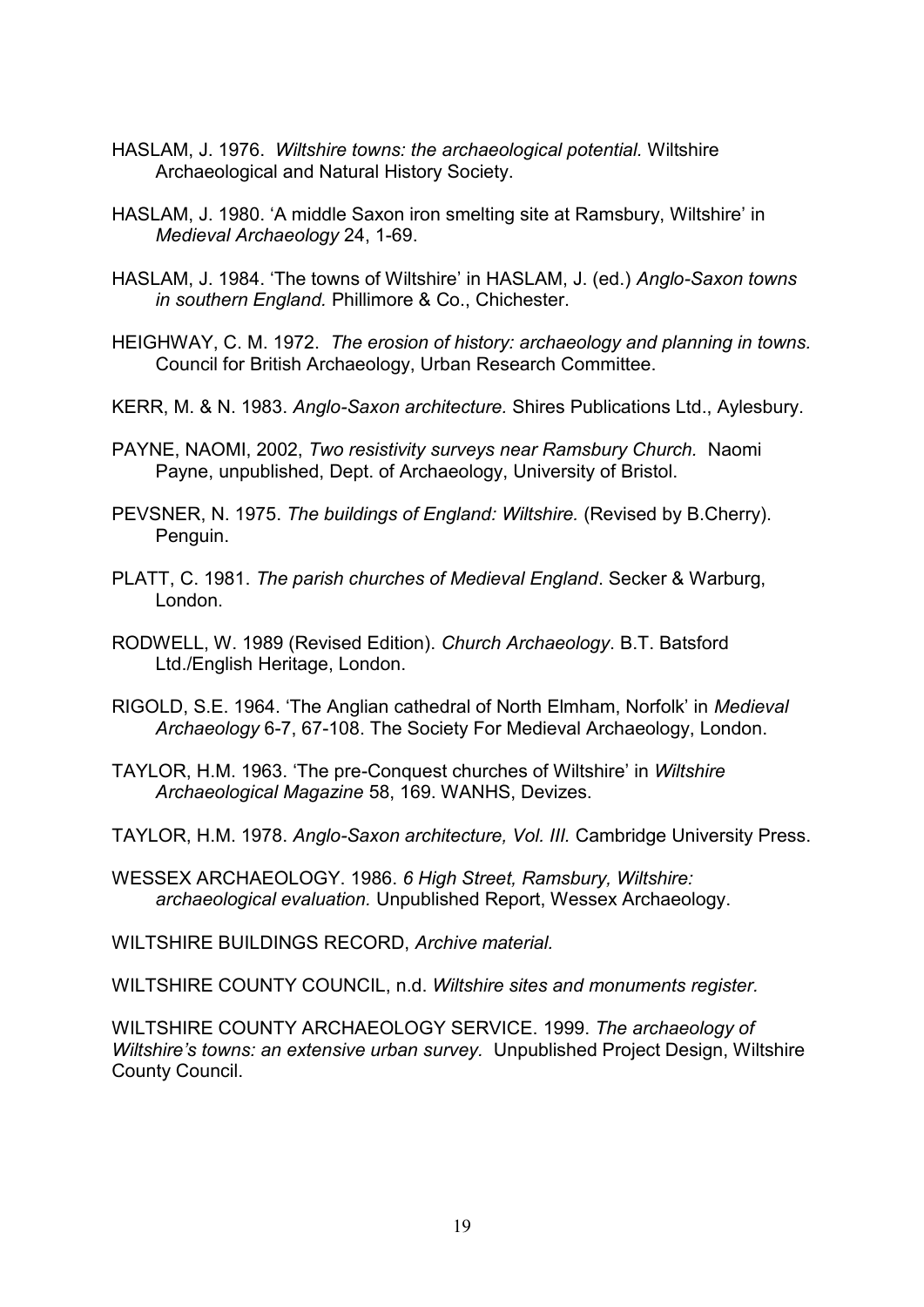#### **9. MAPS**

- **1773.** Wiltshire map series, No 12: Andrews & Dury.
- **1820.** Map of the county of Wiltshire. Greenwood (Chandler 1998).
- **1839.** Tithe Map
- **1886.** Ordnance Survey, 1<sup>st</sup> Edition, 1:500 Series.
- **1900.** Ordnance Survey, 2<sup>nd</sup> Edition, 1:2500 Series.
- **1923.** Ordnance Survey, 3<sup>rd</sup> Edition, 1:2500 Series.
- **1938.** Ordnance Survey, 4<sup>th</sup> Edition (with revisions), 1:2500 Series.
- **1947.** Ordnance Survey, Geological Survey of Great Britain (England & Wales), Sheet 267, Hungerford, 1" to 1 mile.
- **1985.** Ordnance Survey, Pathfinder No. 1170, 1:25000 Series.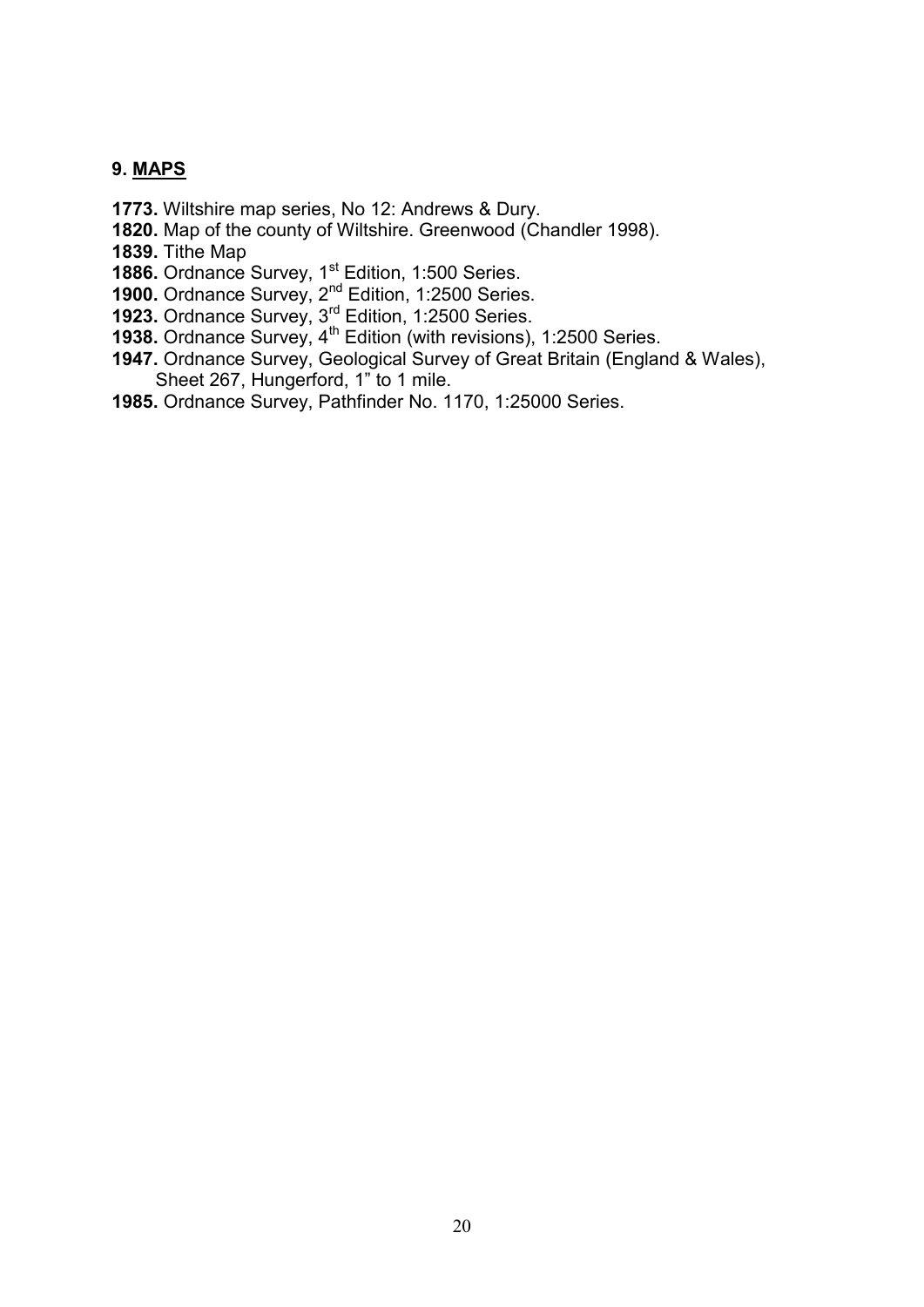# **10. APPENDICES**

**Appendix 1:** Towns included in the Extensive Urban Survey of Wiltshire, with reference to urban criteria defined by Heighway (1972).

|                | Town                    | <b>Criteria</b>               |
|----------------|-------------------------|-------------------------------|
| 1              | Amesbury                | iii, xi                       |
| $\overline{2}$ | Bradford-on-Avon        | iii, vi viii, xi              |
| 3              | Calne                   | ii, iii, ix                   |
| 4              | Chippenham              | i, iii, iv, viii, ix, x, xii  |
|                |                         | i, ii, v, xii                 |
| 5              | Cricklade               | i, ii, vi                     |
| 6              | <b>CUNETIO</b>          | i, ii, iii,. v                |
| $\overline{7}$ | <b>Devizes</b>          | ii, iii, v, ix, xi            |
| 8              | Downton                 | i,, ii vi                     |
| 9              | <b>DUROCORNOVIUM</b>    | i, vi                         |
| 10             | <b>EASTON GREY</b>      | iii, iv, v, ix                |
| 11             | Great Bedwyn            | ii, iii, ix                   |
| 12             | Heytesbury              | ii, iv                        |
| 13             | Highworth               | ii, vi, ix                    |
| 14             | Hindon                  | ii, iii, xi                   |
| 15             | Lacock                  | V                             |
| 16             | Ludgershall             | i, iii, iv, xi                |
| 17             | Malmesbury              | iii, ix                       |
| 18             | <b>Market Lavington</b> | ii, iii, iv, xi               |
| 19             | Marlborough             | ii, iii, viii                 |
| 20             | Melksham                | ii, iii, xii                  |
| 21             | Mere                    | iii, viii, xi                 |
| 22             | Ramsbury                | i, ii, iii, v, vi, vii, viii, |
| 23             | Salisbury               | ix, x, xi,                    |
|                |                         | ii, iii, ix                   |
| 24             | Sherston                | i, vi                         |
| 25             | SORVIODUNUM             | iii, viii                     |
| 26             | Swindon                 | iii, v                        |
| 27             | <b>Tilshead</b>         | i, vi, xi                     |
| 28             | <b>Tisbury</b>          | ii, iii, viii                 |
| 29             | Trowbridge              | ii, iii, iv, vii              |
| 30             | Warminster              | iii, viii                     |
| 31             | Westbury                | i, iv, v, vi, vii,            |
| 32             | Wilton                  | ii, iii, v, ix, xi            |
| 33             | <b>Wootton Bassett</b>  | ii, vi                        |
| 34             | <b>VERLUCIO</b>         |                               |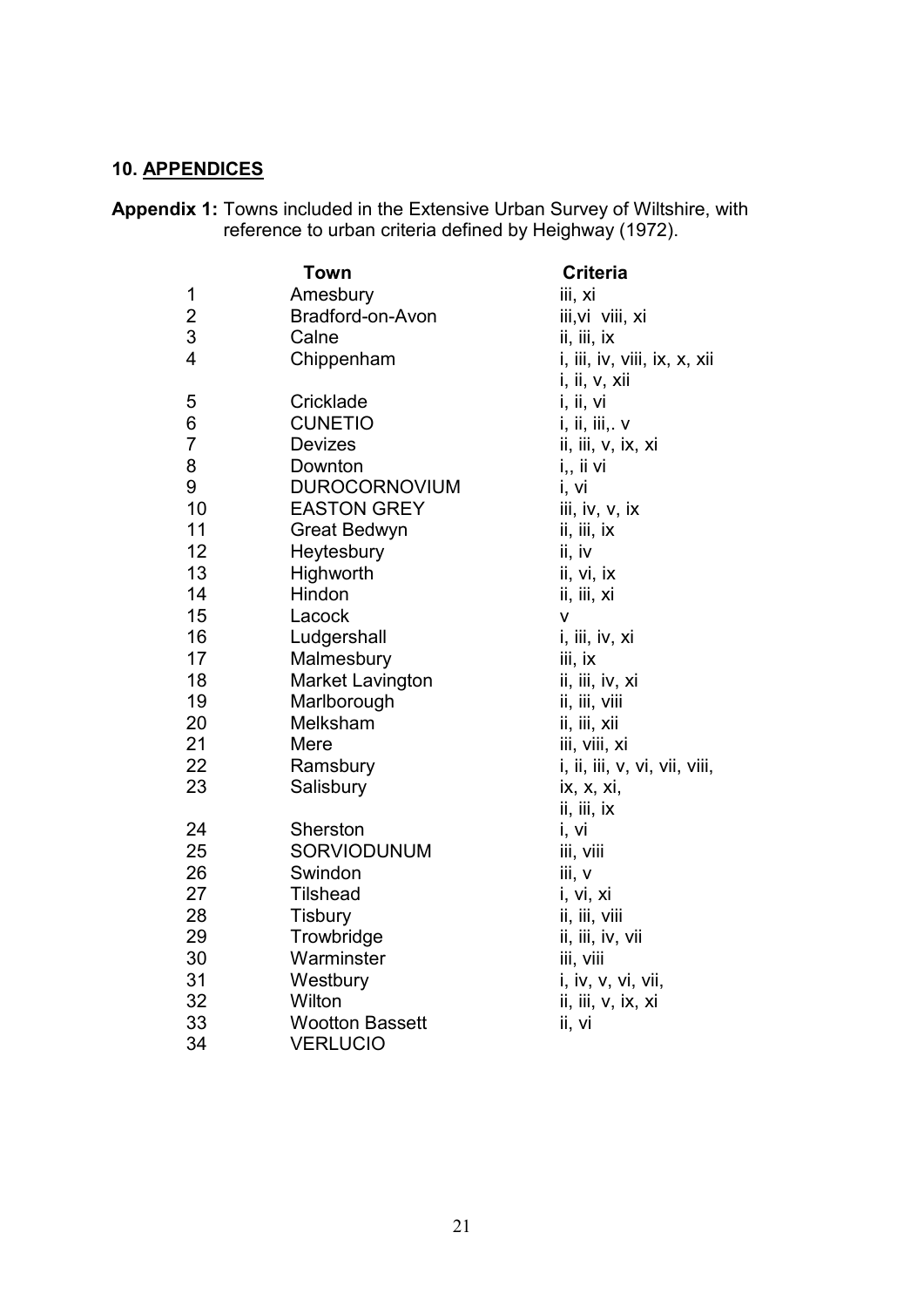# **Appendix 2:** Urban Criteria set out in Heighway (1972)

- i) *Urban Defences*: A town, at some time in its history, might have a wall, or bank and ditch with wooden defences.
- ii) *Internal Street plan*: A town may be planned at any moment in its history; part of its street pattern may display evidence of deliberate planning, such as a grid lay-out. A street plan with provision for a market place will also distinguish a town.
- iii) *Market*: Perhaps the only indispensable criterion, although a market alone does not distinguish a town. The date of a market charter is usually taken in this study as indicating the date by which the place had become a town.
- iv) *Mint*: The existence of a mint often denotes a town.
- v) *Legal existence*: This aspect of the town was one of the first to be studied and formed the basis of most of the early studies of towns. It has long been evident that legal history, once a favoured method of study, does not provide the only clue to urban origins, in which economic causes play an important part. However, the date of a borough charter or the dates of taxation at borough rates or of the town's parliamentary franchise may provide a date from which the place may be called a town.
- vi) *Position*: A town may have a central position in a network of communications and this can be a clue to its importance. This can be a difficult criterion to assess as it involves knowledge of the age of the road system in relation to the town itself, the past navigability of rivers, and other related problems.
- vii) *Population*: A town will often have or have had a high density and size of population compared with surrounding places.
- viii) *Diversified economic base*: Archaeological or documentary evidence might suggest a diversified economic base, particularly a concentration of various crafts in one area, and evidence of long distance trade. For earlier periods, only archaeological evidence can determine this; it is a reflection on the state of urban archaeology that so little is known of this aspect.
- ix) *House plot and house type*: The town-plan may show long, narrow 'burgagetype' plots; surviving houses will be urban rather than rural in form.
- x) *Social differentiation*: A town should contain a wide range of social classes and especially possess a middle class. House types, demonstrated in the earlier periods by archaeology, again form part of the evidence.
- xi) The presence of a *complex religious organisation* may also denote a town; i.e. the possession of more than one parish church or the existence of other institutions, especially monastic.
- xii) *Judicial centre*: A town may be a centre for courts of national or local status.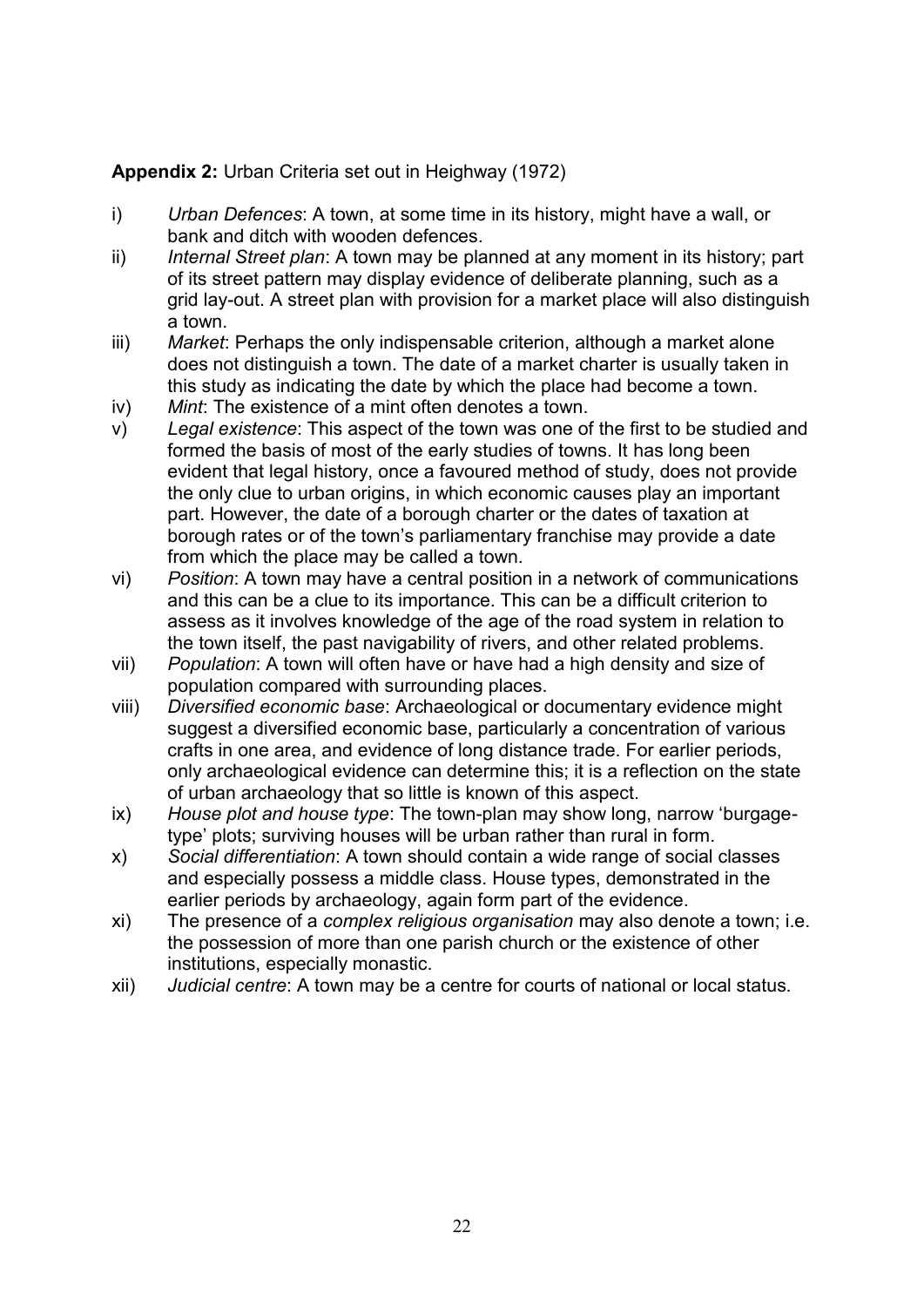#### **Appendix 3: Listed Buildings by Schedule Category (Refer to Dept. of National Heritage schedule for Grade II buildings)**

## **Grade I**

Church of the Holy Cross, High Street (13C, early 14C, 15C & 1891)

#### **Grade II\***

Parliament Piece, Back Lane (c1620 & 1680-1700) Crowood House, Crowood Lane (late 17C, early 19C) East gate and lodges to Ramsbury Manor, White's Hill (c1680 & 1800)

# **Appendix 4: Buildings Survival by Century**

**13th Century** Church of the Holy Cross, High Street (13C, early 14C, 15C & 1891)

# **16th Century**

36 High Street (late 16C/early 17C) 4 5 & 6 Burdett Street (16C-17C) Wistaria Cottage 45 & 46 Oxford Street (16C-17C) The Boot, Cranmer Cottage, Scholard's Lane (16C-17C)

# **17th Century**

8, 12 Burdett Street 59, The Forge & Forge Cottage (16C – WBR fieldwork), 84, High Street Brookside, Newtown Road Jasmine Cottage 33, Toby Cottage 40 & 41, 42, Oxford Street Elmdown Farmhouse, Spring Hill (1654) Parliament Piece, Back Lane (c1620 & 1680-1700) East gate and lodges to Ramsbury Manor, White's Hill (c1680 & 1800) Barn to Parliament Piece, Back Lane (late) Crowood House, Crowood Lane (late, early 19C) Gates, gate piers & enclosing wall to garden of Parliament Piece, Back Lane (17C-18C) Hillsborough 7, 9 & 10, Oxford Street (17C-18C) Vine Cottage, Union Street (17C-18C)

# **18th Century**

Kennet House 25, 79, High Street The Knap House, The Knap The Cedars, Scholard's Lane Ramsbury Hill, Back Lane (c1700) Knap Cottage, The Knap (mid) Bridge & weir on River Kennet, White's Hill (c1775-1800) The Hayward 73/75 & 77, 83-89 (odds), High Street (late) Briar Cottage 2 & The Maltings 3, Dormer Cottage 4 & The Red House 5 Back Lane (late 18C/early 19C)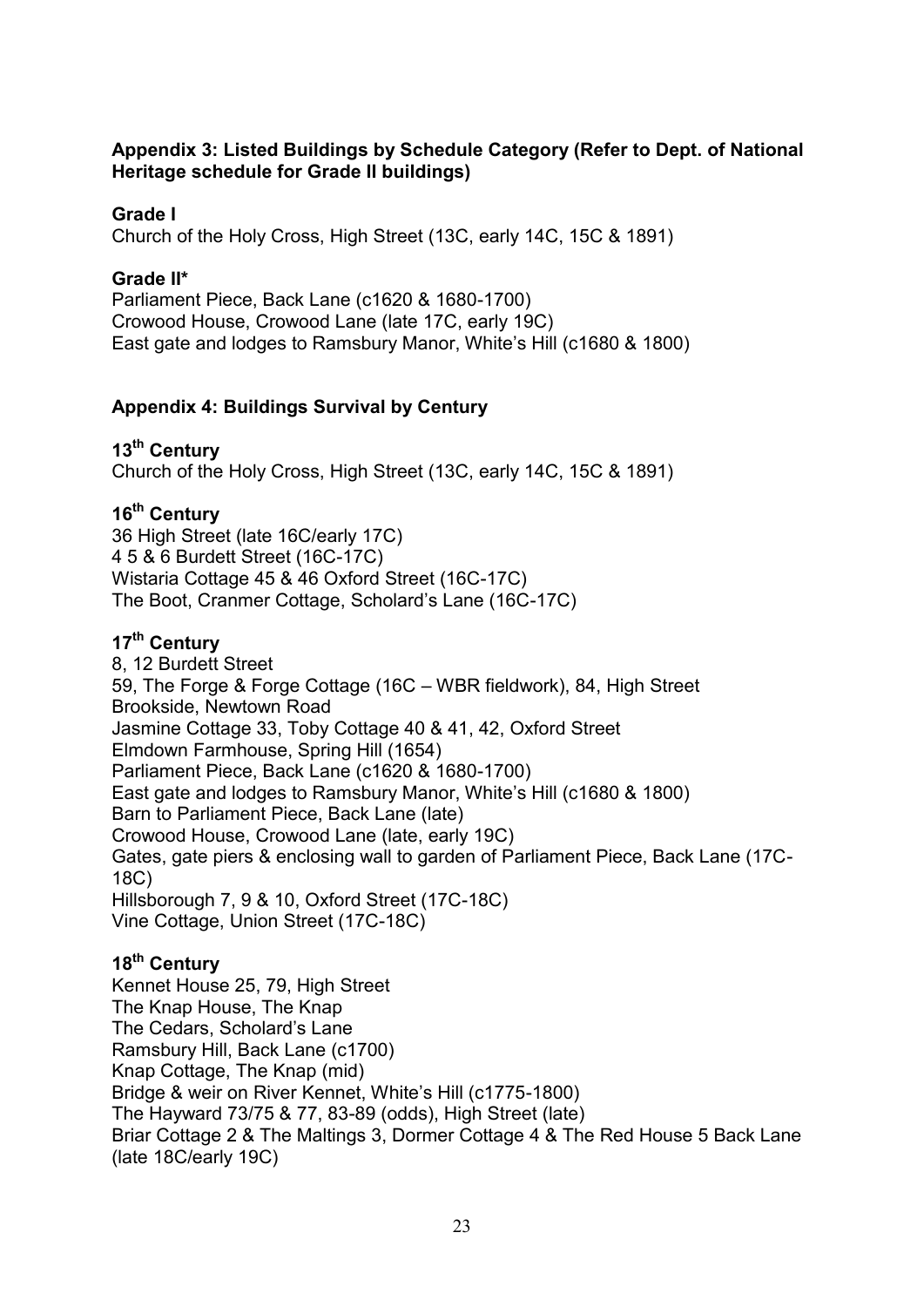4, 6 & 6A, Old Tannery 5, 27, High Street (late 18C/early 19C) 9 High Street (18C-19C)

# **19th Century**

Smithy Cottage, Union Street 1 High Street (c1820-40) Manor Farmhouse, White's Hill (c1830) Brick Kiln Cottage, Love's Lane (c1830-40) The Old Vicarage, Back Lane (1830 & 1841) Syon House 3, Evelyn House 7, 8, Kilderkin Cottage 20, The Institute, High Street (early) The Old Mill, Scholard's Lane (early) Burney Farmhouse, Burney Hill (early-mid) 2, 10 & 12, 14-18 (evens), 78, 81, High Street (early-mid) Rush Cottage, Newtown Road (early-mid) The Gallery & 5 Back Lane (c1852-60)

# **Appendix 5: Individual Architectural Details**

# **16th Century**

**Timber framing:** 4, 5 & 6 Burdett Street (16C-17C); 36 High Street (late 16C/early 17C); Wistaria Cottage 45 & 46 Oxford Street (16C-17C); The Boot, Cranmer Cottage, Scholard's Lane (16C-17C)

**Thatch:** 36 High Street (late 16C/early 17C); Wistaria Cottage 45 & 46 Oxford Street (16C-17C); The Boot, Scholard's Lane (16C-17C)

**Casements:** 36 High Street (late 16C/early 17C) **Leaded:** 4, 5 & 6 Burdett Street (16C-17C) **Chamfered beams:** The Boot, Scholard's Lane (16C-17C)

**Spine beams:** The Boot, Scholard's Lane (16C-17C) **Clasped purlin roof:** 36 High Street (late 16C/early 17C)

# **17th Century**

**Brick:**

**English bond:** Parliament Piece, Back Lane (c1620 & 1680-1700) **Stucco:** Crowood House, Crowood Lane (late, early 19C)

**Timber framing:** Barn to Parliament Piece, Back Lane (late); 8, 12 Burdett Street; 59 High Street; The Forge & Forge Cottage, High Street; Hillsborough, 7 Oxford Street (17C-18C); Jasmine Cottage, 33 Oxford Street; Elmdown Farmhouse, Spring Hill (1654)

**Wattle & daub:** 12 Burdett Street; Jasmine Cottage, 33 Oxford Street **Moulded plinth/plat band/eaves cornice:** Crowood House, Crowood Lane (late, early 19C)

# **Roof:**

**Thatch:** 8, 12 Burdett Street; Hillsborough, 7 Oxford Street (17C-18C); Jasmine Cottage, 33 Oxford Street **Tiled:** 59 High Street; The Forge & Forge Cottage, High Street **Dormers:** Parliament Piece, Back Lane (c1620 & 1680-1700); 59 High Street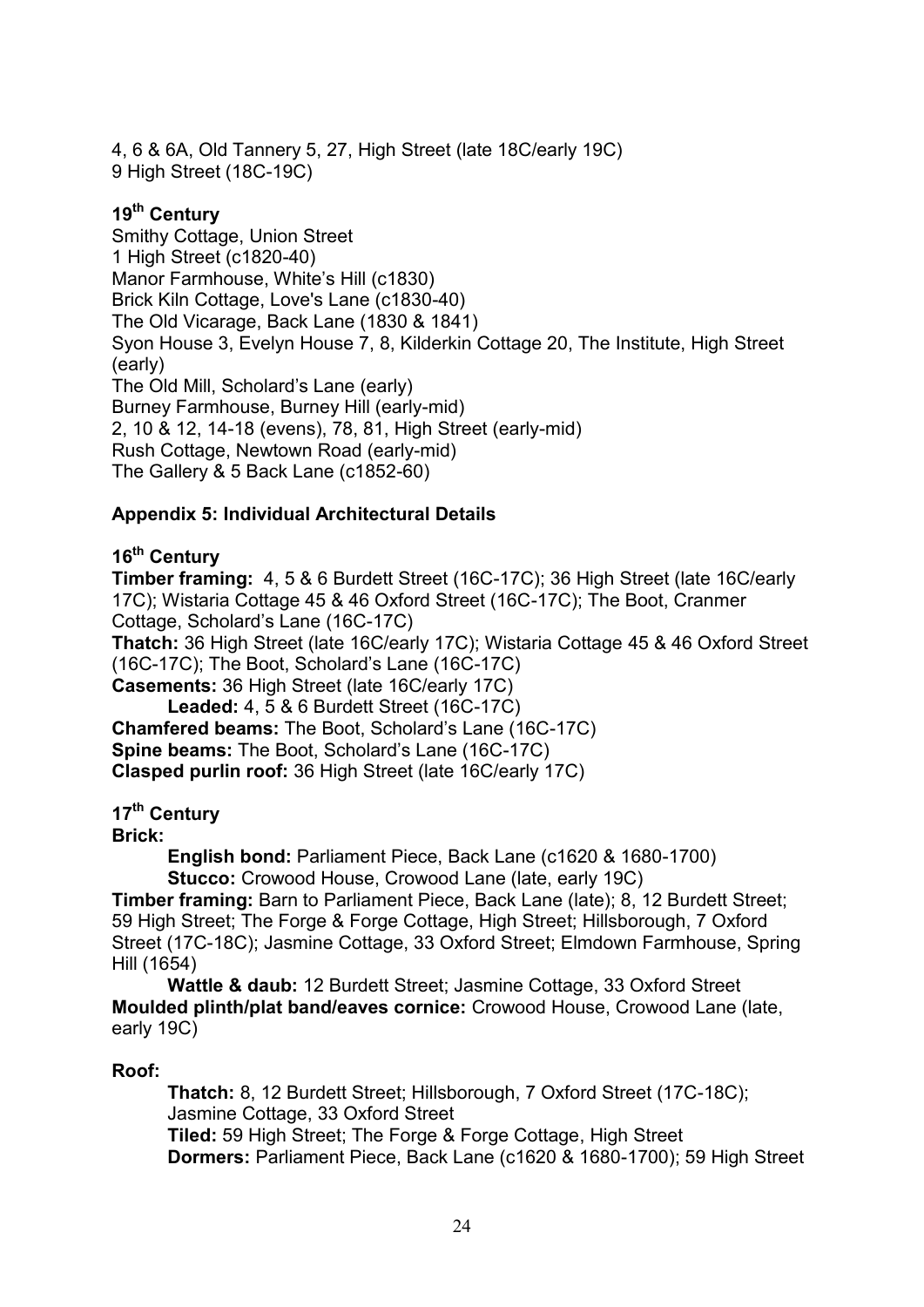#### **Stacks:**

**Brick:** Parliament Piece, Back Lane (c1620 & 1680-1700)

#### **Windows:**

**Mullioned & transomed:** Parliament Piece, Back Lane (c1620 & 1680-1700) **Casement:** 8, 12 Burdett Street

**Leaded:** Parliament Piece, Back Lane (c1620 & 1680-1700); 59 High Street; Hillsborough, 7 Oxford Street (17C-18C)

#### **Beams:**

**Chamfered:** Jasmine Cottage, 33 Oxford Street; Jasmine Cottage, 33 Oxford Street;

**Chamfered & stopped:** The Forge & Forge Cottage, High Street **Moulded:** 59 High Street

**Spine beams:** 12 Burdett Street; The Forge & Forge Cottage, High Street; Jasmine Cottage, 33 Oxford Street; Up to this period, all houses were generally timber-framed, such as Elmdown Farmhouse, Spring Hill

#### **Fireplace:**

**Inglenook:** 12 Burdett Street

#### **18th Century**

**Brick/flint:** Old Tannery, 5 High Street (late 18C/early 19C)

**Brick: With vitrified work:** 4 High Street; The Knap House, The Knap

**With flint & brick dressed returns:** Briar Cottage, 2 & The Maltings, 3 Back Lane (late 18C/early 19C); The Knap House, The Knap

**Dentilled/moulded eaves:** Briar Cottage, 2 & The Maltings, 3 Back Lane (late 18C/early 19C)

#### **Roof:**

**Tile:** Briar Cottage, 2 & The Maltings, 3 Back Lane (late 18C/early 19C); 4 High Street; The Knap House, The Knap

**Slate:** Old Tannery, 5 High Street (late 18C/early 19C)

**Dormers:** Briar Cottage, 2 & The Maltings, 3 Back Lane (late 18C/early 19C)

# **Doorway:**

**Fan/overlight:** The Knap House, The Knap

**Panelled doorcase:** Old Tannery, 5 High Street (late 18C/early 19C) **Hood on brackets:** Briar Cottage, 2 & The Maltings, 3 Back Lane (late 18C/early 19C); Old Tannery, 5 High Street (late 18C/early 19C)

# **Door:**

**Panelled:** Briar Cottage, 2 & The Maltings, 3 Back Lane (late 18C/early 19C); 4 High Street; The Knap House, The Knap

# **Window:**

**With cambered arch:** Briar Cottage, 2 & The Maltings, 3 Back Lane (late 18C/early 19C)

**Sash:** Briar Cottage, 2 & The Maltings, 3 Back Lane (late 18C/early 19C); Old Tannery, 5 High Street (late 18C/early 19C); The Knap House, The Knap **Tripartite:** 4 High Street

#### **Fireplace:**

**Marble:** Parliament Piece, Back Lane (c1620 & 1680-1700)

#### **Staircase:**

**Open well:** Parliament Piece, Back Lane (c1620 & 1680-1700)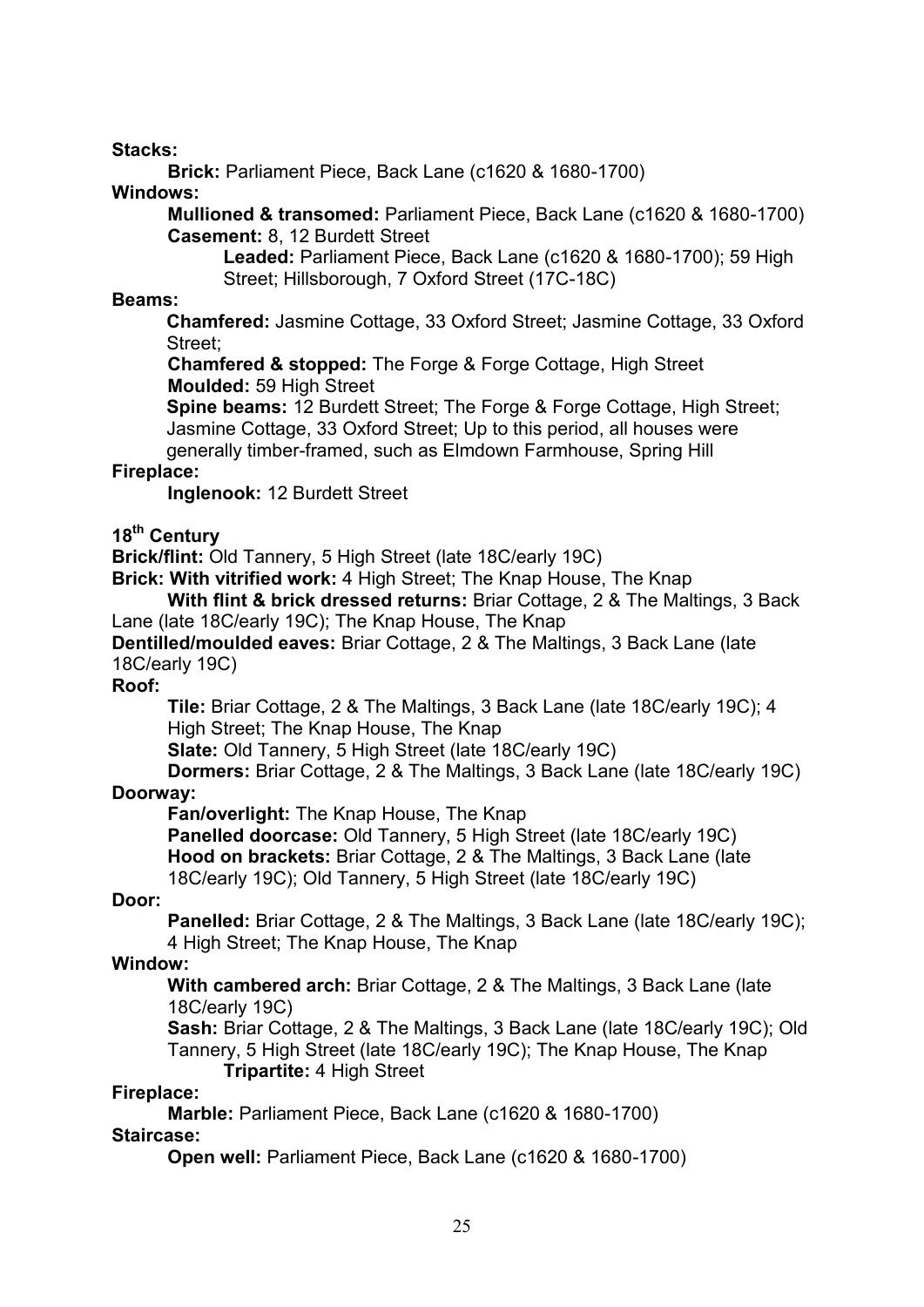#### **19th Century**

**Flint with brick lacing courses:** The Gallery & 5 Back Lane (c1852-60); 9 High Street (18C-19C); Smithy Cottage, Union Street

**Coursed squared stone:** 81 High Street

**Brick:** 8, 14 & 18, 20 High Street; The Old Mill, Scholard's Lane (early) **With vitrified header work:** 2 High Street

**Diaper work:** 1 High Street (c1820-40); Evelyn House 7, High Street (early); Brick Kiln Cottage, Love's Lane (c1830-40); Rush Cottage, Newtown Road (early-mid)

**Brick laced flint returns:** Rush Cottage, Newtown Road (early-mid) **Timber framing:**

**With cogged eaves:** Evelyn House 7, High Street (early)

**Dentilled eaves:** 1 High Street (c1820-40); 2, 8, 14 & 18, 20 High Street; Rush Cottage, Newtown Road (early-mid)

#### **Roof:**

**Tile:** The Gallery & 5 Back Lane (c1852-60); Evelyn House 7, High Street (early); 9 High Street (18C-19C); 2 High Street; Rush Cottage, Newtown Road (early-mid)

**Welsh slate:** 1 High Street (c1820-40); 81 High Street; Brick Kiln Cottage, Love's Lane (c1830-40)

**Thatch:** Smithy Cottage, Union Street

**Dormers:** Evelyn House 7, High Street (early)

#### **Windows:**

**Segmental heads:** Evelyn House 7, High Street (early); Brick Kiln Cottage, Love's Lane (c1830-40)

#### **Eared stone surrounds:**

**Sash:** 1 High Street (c1820-40); Evelyn House 7, High Street (early); 9 High Street (18C-19C); 81 High Street; Brick Kiln Cottage, Love's Lane (c1830-40); The Old Mill, Scholard's Lane (early)

**Tripartite:** 9 High Street (18C-19C)

**Canted bay:** The Old Mill, Scholard's Lane (early)

**Casement:** Rush Cottage, Newtown Road (early-mid)

**Leaded:** The Gallery & 5 Back Lane (c1852-60); The Old Mill,

Scholard's Lane (early)

**Gothick:** The Gallery & 5 Back Lane (c1852-60)

#### **Doorway:**

**In porch:** The Gallery & 5 Back Lane (c1852-60)

**Reeded doorcase:** 1 High Street (c1820-40)

**Fluted doorcase:** 9 High Street (18C-19C)

**Hood on brackets:** 1 High Street (c1820-40); Evelyn House 7, High Street (early);

**With fan/over light:** Brick Kiln Cottage, Love's Lane (c1830-40)

#### **Door:**

**Panelled:** 1 High Street (c1820-40); 81 High Street; The Old Mill, Scholard's Lane (early)

**Boarded:** Rush Cottage, Newtown Road (early-mid)